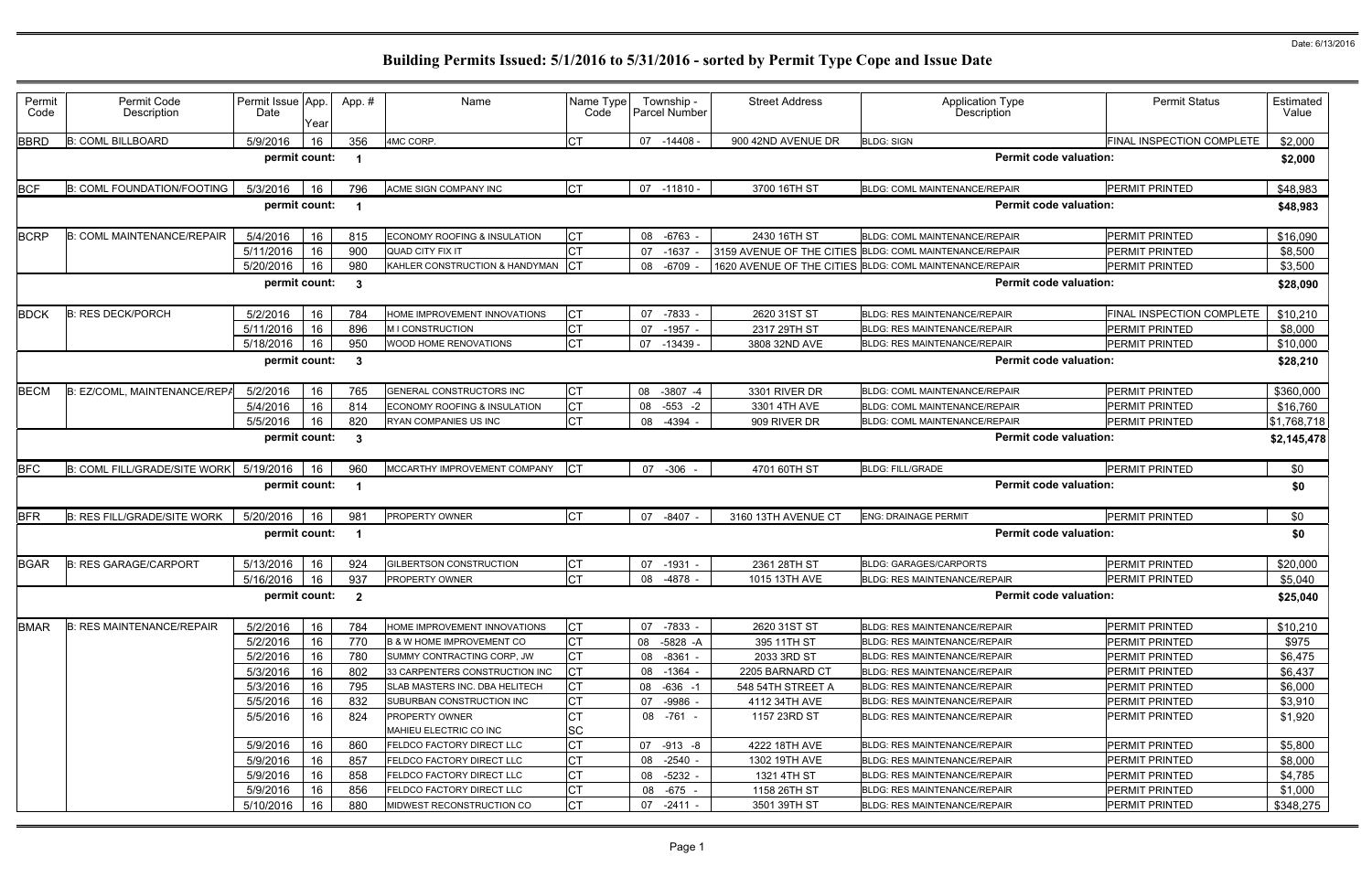| Permit<br>Code | Permit Code<br>Description          | Permit Issue App.<br>Date | Year | App.#      | Name                                                      | Name Type<br>Code      | Township -<br>Parcel Number   | <b>Street Address</b>       | <b>Application Type</b><br>Description | <b>Permit Status</b>             | Estimated<br>Value |
|----------------|-------------------------------------|---------------------------|------|------------|-----------------------------------------------------------|------------------------|-------------------------------|-----------------------------|----------------------------------------|----------------------------------|--------------------|
| <b>BMAR</b>    | <b>B: RES MAINTENANCE/REPAIR</b>    | 5/11/2016                 | 16   | 891        | CHICAGO STREET DECORATING CENT<br>VANOPDORP ELECTRIC INC. | IСТ<br><b>SC</b>       | 08 -9278 -                    | 726 24TH AVENUE CT          | <b>BLDG: RES MAINTENANCE/REPAIR</b>    | <b>PERMIT PRINTED</b>            | \$35,824           |
|                |                                     | 5/12/2016                 | 16   | 902        | WINDOW WORLD OF DAVENPORT                                 | Iст                    | 07<br>$-12123 -$              | 3800 25TH ST                | BLDG: RES MAINTENANCE/REPAIR           | <b>PERMIT PRINTED</b>            | \$10,018           |
|                |                                     | 5/16/2016                 | 16   | 934        | RED BOX DESIGN INC                                        | IСТ                    | $-10715 -$<br>07              | 5110 34TH AVE               | <b>BLDG: RES MAINTENANCE/REPAIR</b>    | <b>PERMIT PRINTED</b>            | \$3,000            |
|                |                                     | 5/17/2016                 | 16   | 952        | <b>TAYMAK CONSTRUCTION</b>                                | IСТ                    | 08<br>$-3404 - 15$            | 2112 4TH ST                 | <b>BLDG: RES MAINTENANCE/REPAIR</b>    | FINAL INSPECTION COMPLETE        | \$5,600            |
|                |                                     | 5/17/2016                 | 16   | 942        | PROPERTY OWNER                                            | <b>CT</b>              | $-4205 -$<br>08               | 1613 28TH AVE               | <b>BLDG: RES MAINTENANCE/REPAIR</b>    | PERMIT PRINTED                   | \$600              |
|                |                                     | permit count:             |      | 17         |                                                           |                        |                               |                             | <b>Permit code valuation:</b>          |                                  | \$458,829          |
| <b>BNP</b>     | <b>B: "WORKING WITHOUT A PERMI"</b> | 5/24/2016                 | 15   | 1902       | <b>ROCK HARD CONCRETE</b>                                 | CT                     | 07 -7566 -                    | 3902 10TH AVE               | <b>ENG: DRAINAGE PERMIT</b>            | PERMIT PRINTED                   | \$31,000           |
|                |                                     |                           |      |            | ROCK HARD CONCRETE                                        | <b>CT</b>              |                               |                             |                                        |                                  |                    |
|                |                                     | permit count:             |      | - 1        |                                                           |                        |                               |                             | <b>Permit code valuation:</b>          |                                  | \$31,000           |
| <b>BR34</b>    | B: RES 3-4 FAMILY                   | 5/27/2016                 | 16   | 1038       | <b>BM BAGBY INC</b>                                       | <b>CT</b>              | 08 -9348 -                    | 734 6TH AVENUE CT           | BLDG:RES/NEW, 3-4 FAMILY DWELLING      | <b>PERMIT PRINTED</b>            | \$250,000          |
|                |                                     |                           |      |            | <b>DEMARLIE MAINTENANCE</b>                               | <b>SC</b>              |                               |                             |                                        |                                  |                    |
|                |                                     | permit count:             |      | -1         |                                                           |                        |                               |                             | <b>Permit code valuation:</b>          |                                  | \$250,000          |
| <b>BRI</b>     | <b>B: RES INVESTIGATION</b>         | 5/16/2016                 | 16   | 931        | BENNETT CONSTRUCTION, M J                                 | <b>CT</b>              | 08 -3505 -                    | 1204 24TH AVE               | <b>INVESTIGATION</b>                   | PERMIT PRINTED                   | \$0                |
|                |                                     | permit count:             |      | -1         |                                                           |                        |                               |                             | <b>Permit code valuation:</b>          |                                  | \$0                |
| <b>BRML</b>    | <b>B: RES REMODEL</b>               | 5/23/2016                 | 16   | 993        | PROPERTY OWNER                                            | <b>CT</b>              | $-8908$<br>07                 | 3924 15TH STREET C          | <b>BLDG: RES MAINTENANCE/REPAIR</b>    | <b>PERMIT PRINTED</b>            | \$8,556            |
|                |                                     | permit count:             |      |            |                                                           |                        |                               |                             | <b>Permit code valuation:</b>          |                                  | \$8,556            |
| <b>BRRF</b>    | <b>B: RES ROOFING</b>               | 5/2/2016                  | 16   | 774        | FIVE STAR HOME IMRPOVEMENT LLC                            | <b>ICT</b>             | 07 -584                       | 1714 35TH ST                | <b>BLDG: RES MAINTENANCE/REPAIR</b>    | <b>PERMIT PRINTED</b>            | \$2,100            |
|                |                                     | 5/2/2016                  | 16   | 777        | A+ ROOFING & SIDING CO. FORMER                            | Iст                    | $-831 -$<br>07                | 5329 11TH AVENUE C          | <b>BLDG: RES MAINTENANCE/REPAIR</b>    | PERMIT PRINTED                   | \$4,200            |
|                |                                     | 5/2/2016                  | 16   | 775        | FIVE STAR HOME IMRPOVEMENT LLC                            | Iст                    | $-8418 -$<br>07               | 3323 13TH AVENUE CT         | <b>BLDG: RES MAINTENANCE/REPAIR</b>    | PERMIT PRINTED                   | \$4,990            |
|                |                                     | 5/2/2016                  | 16   | 782        | JEFF SALLEE HOME IMPROVEMENT I                            | IСТ                    | $-4258 -$<br>08               | 1630 24TH ST                | <b>BLDG: RES MAINTENANCE/REPAIR</b>    | PERMIT PRINTED                   | \$6,000            |
|                |                                     | 5/2/2016                  | 16   | 781        | <b>PROPERTY OWNER</b>                                     | IСТ                    | 08<br>$-6461 - 72$            | 3230 14TH ST                | <b>BLDG: RES MAINTENANCE/REPAIR</b>    | PERMIT PRINTED                   | \$475              |
|                |                                     | 5/2/2016                  | 16   | 773        | FIVE STAR HOME IMRPOVEMENT LLC                            | Iст                    | 08<br>$-6655$ .               | 2934 11TH AVENUE B          | <b>BLDG: RES MAINTENANCE/REPAIR</b>    | PERMIT PRINTED                   | \$4,900            |
|                |                                     | 5/2/2016                  | 16   | 771        | QC ROOF DRS INC.                                          | <b>CT</b>              | $-7200$ -<br>08               | 521 18TH AVENUE A           | <b>BLDG: RES MAINTENANCE/REPAIR</b>    | PERMIT PRINTED                   | \$16,000           |
|                |                                     | 5/2/2016                  | 16   | 778        | PROPERTY OWNER                                            | IСТ                    | 08 -7989 -1                   | 804 17TH ST                 | BLDG: RES MAINTENANCE/REPAIR           | PERMIT PRINTED                   | \$1,440            |
|                |                                     | 5/3/2016                  | 16   | 797        | 33 CARPENTERS CONSTRUCTION INC                            |                        | 07 -13537 -                   | 3406 32ND ST                | <b>BLDG: RES MAINTENANCE/REPAIR</b>    | PERMIT PRINTED                   | \$7,948            |
|                |                                     | 5/3/2016                  | 16   | 800        | <b>OLDE TOWN ROOFING</b>                                  | СT                     | -2184 -<br>07                 | 2821 25TH AVE               | BLDG: RES MAINTENANCE/REPAIR           | PERMIT PRINTED                   | \$9,998            |
|                |                                     | 5/3/2016                  | 16   | 792        | <b>PROPERTY OWNER</b>                                     | <b>CT</b>              | 07 -6729 -                    | 3728 11TH AVE               | <b>BLDG: RES MAINTENANCE/REPAIR</b>    | PERMIT PRINTED                   | \$450              |
|                |                                     | 5/3/2016                  | 16   | 801        | OLDE TOWN ROOFING                                         | <b>CT</b>              | $-5222 -$<br>08               | 1230 3RD STREET A           | <b>BLDG: RES MAINTENANCE/REPAIR</b>    | PERMIT PRINTED                   | \$5,000            |
|                |                                     | 5/3/2016                  | 16   | 799        | 33 CARPENTERS CONSTRUCTION INC                            |                        | 08 -6461 -48                  | 3105 15TH ST                | <b>BLDG: RES MAINTENANCE/REPAIR</b>    | PERMIT PRINTED                   | \$17,285           |
|                |                                     | 5/3/2016                  | 16   | 798        | 33 CARPENTERS CONSTRUCTION INC                            | IСТ                    | -7526 -<br>08                 | 2118 15TH ST                | BLDG: RES MAINTENANCE/REPAIR           | PERMIT PRINTED                   | \$6,900            |
|                |                                     |                           | 16   | 794        | QC ROOF DRS INC.                                          | <b>CT</b>              | 08<br>-8089 -                 | 2731 12TH AVE               | <b>BLDG: RES MAINTENANCE/REPAIR</b>    | PERMIT PRINTED                   | \$7,600            |
|                |                                     | 5/3/2016                  |      |            |                                                           |                        |                               |                             |                                        |                                  |                    |
|                |                                     | 5/4/2016                  | 16   | 816        | <b>TEEL BUILDERS</b>                                      | C <sub>T</sub>         | -9844 -<br>07                 | 3807 16TH ST                | <b>BLDG: RES MAINTENANCE/REPAIR</b>    | FINAL INSPECTION COMPLETE        | \$4,500            |
|                |                                     | 5/4/2016                  | 16   | 813        | QC ROOF DRS INC.                                          |                        | $-4702 -$<br>08               | 2519 13TH AVE               | <b>BLDG: RES MAINTENANCE/REPAIR</b>    | PERMIT PRINTED                   | \$6,000            |
|                |                                     | 5/4/2016                  | 16   | 817        | OLDE TOWN ROOFING                                         | IСТ                    | 08 - 844 -                    | 154 RAILROAD AVE            | <b>BLDG: RES MAINTENANCE/REPAIR</b>    | PERMIT PRINTED                   | \$8,000            |
|                |                                     | 5/5/2016                  | 16   | 835        | REUTHER CONSTRUCTION                                      | <b>CT</b>              | $-12143-$<br>07               | 3222 45TH ST                | <b>BLDG: RES MAINTENANCE/REPAIR</b>    | PERMIT PRINTED                   | \$5,700            |
|                |                                     | 5/5/2016                  | 16   | 821        | MIDWEST COMPLETE CONSTRUCTION                             | Iст                    | -4021 -<br>08                 | 221 44TH ST                 | <b>BLDG: RES MAINTENANCE/REPAIR</b>    | PERMIT PRINTED                   | \$5,000            |
|                |                                     | 5/5/2016<br>5/5/2016      | 16   | 825<br>833 | <b>PROPERTY OWNER</b><br><b>PROPERTY OWNER</b>            | <b>CT</b><br><b>CT</b> | $-6575$ -<br>08<br>08 -7096 - | 1723 14TH ST<br>1834 9TH ST | <b>BLDG: RES MAINTENANCE/REPAIR</b>    | PERMIT PRINTED<br>PERMIT PRINTED | \$2,160<br>\$2,000 |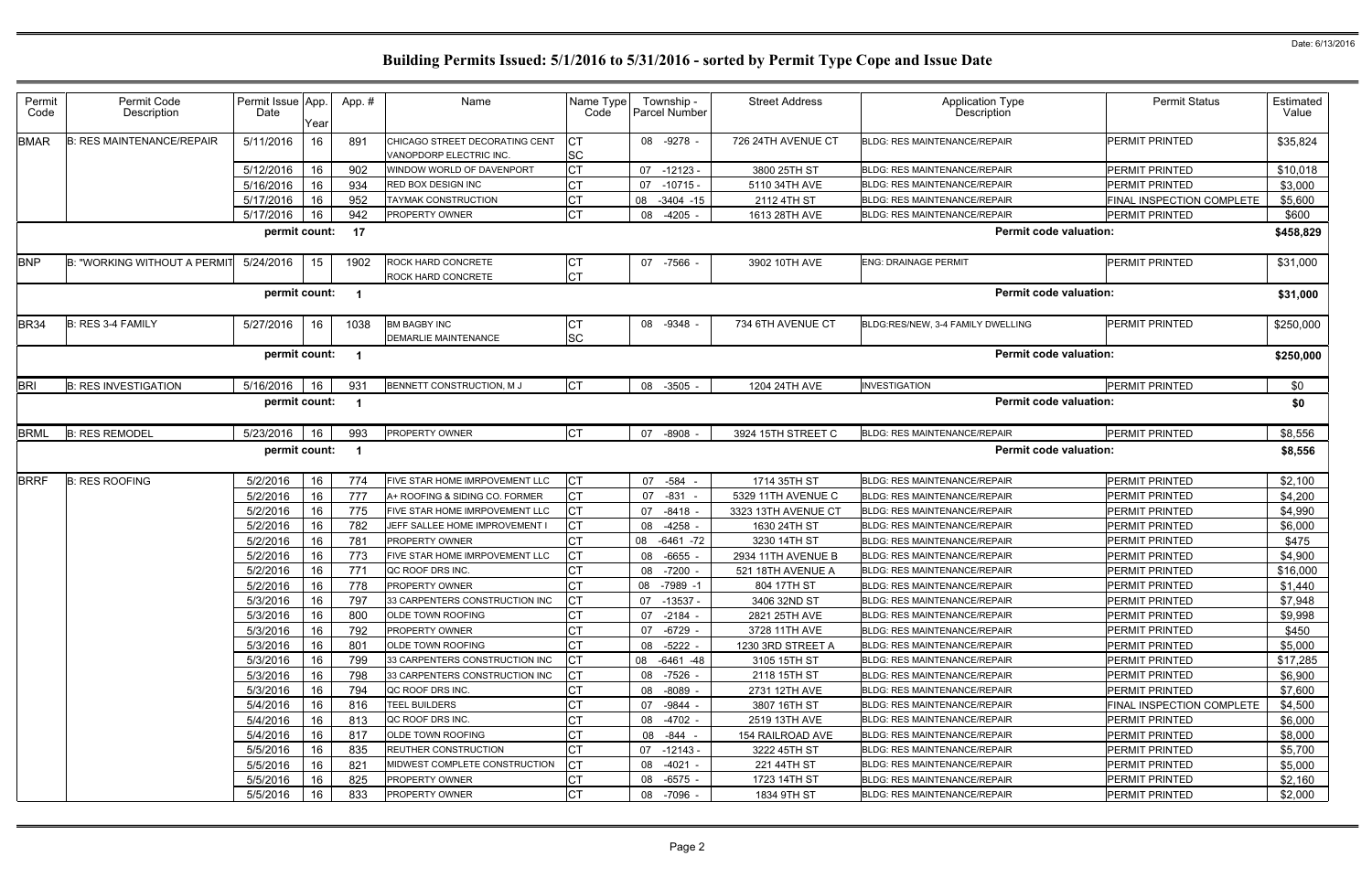| Permit<br>Code | Permit Code<br>Description | Permit Issue App.<br>Date | Year | App.# | Name                                   | Name Type<br>Code |    | Township -<br><b>Parcel Number</b> | <b>Street Address</b> | <b>Application Type</b><br>Description                 | <b>Permit Status</b>             | Estimated<br>Value |
|----------------|----------------------------|---------------------------|------|-------|----------------------------------------|-------------------|----|------------------------------------|-----------------------|--------------------------------------------------------|----------------------------------|--------------------|
| <b>BRRF</b>    | <b>B: RES ROOFING</b>      | 5/5/2016                  | 16   | 834   | <b>OLDE TOWN ROOFING</b>               |                   |    | 08 -8337 -                         | 218 19TH AVE          | BLDG: RES MAINTENANCE/REPAIR                           | <b>PERMIT PRINTED</b>            | \$5,500            |
|                |                            | 5/9/2016                  | 16   | 863   | FOLEY CONTRACTING LLC                  |                   | 07 | $-1081$                            |                       | 2903 AVENUE OF THE CITIES BLDG: RES MAINTENANCE/REPAIR | <b>PERMIT PRINTED</b>            | \$4,995            |
|                |                            | 5/9/2016                  | 16   | 864   | FOLEY CONTRACTING LLC                  | СT                |    | 07 -12301                          | 3526 35TH ST          | <b>BLDG: RES MAINTENANCE/REPAIR</b>                    | <b>PERMIT PRINTED</b>            | \$6,500            |
|                |                            | 5/9/2016                  | 16   | 845   | PROPERTY OWNER                         | IСТ               | 07 | $-12731$                           | 1813 54TH STREET CT   | BLDG: RES MAINTENANCE/REPAIR                           | PERMIT PRINTED                   | \$3,030            |
|                |                            | 5/9/2016                  | 16   | 862   | FOLEY CONTRACTING LLC                  | IСТ               | 07 | -1544 -                            | 2510 32ND ST          | <b>BLDG: RES MAINTENANCE/REPAIR</b>                    | PERMIT PRINTED                   | \$9,250            |
|                |                            | 5/9/2016                  | 16   | 861   | <b>VERN'S HOME IMPROVEMENT</b>         | <b>CT</b>         | 07 | $-6460$                            | 3824 10TH AVENUE PL   | <b>BLDG: RES MAINTENANCE/REPAIR</b>                    | PERMIT PRINTED                   | \$3,300            |
|                |                            | 5/9/2016                  | 16   | 854   | PROPERTY OWNER                         |                   | 08 | -2073 -                            | 630 25TH ST           | <b>BLDG: RES MAINTENANCE/REPAIR</b>                    | PERMIT PRINTED                   | \$950              |
|                |                            | 5/9/2016                  | 16   | 865   | FOLEY CONTRACTING LLC                  |                   |    | 08 -3590                           | 2325 12TH STREET PL   | <b>BLDG: RES MAINTENANCE/REPAIR</b>                    | PERMIT PRINTED                   | \$9,600            |
|                |                            | 5/9/2016                  | 16   | 842   | QC GENERAL, INC                        | СT                |    | 08 -8016 -                         | 1439 13TH ST          | BLDG: RES MAINTENANCE/REPAIR                           | <b>PERMIT PRINTED</b>            | \$5,900            |
|                |                            | 5/10/2016                 | 16   | 878   | PROPERTY OWNER                         |                   | 07 | $-8309$                            | 3836 15TH ST          | <b>BLDG: RES MAINTENANCE/REPAIR</b>                    | <b>FINAL INSPECTION COMPLETE</b> | \$1,960            |
|                |                            | 5/10/2016                 | 16   | 882   | <b>RIVER CITIES ROOFING &amp; MORE</b> | <b>CT</b>         | 08 | $-3090$                            | 1559 28TH AVE         | <b>BLDG: RES MAINTENANCE/REPAIR</b>                    | FINAL INSPECTION COMPLETE        | \$4,100            |
|                |                            | 5/10/2016                 | 16   | 888   | PROPERTY OWNER                         |                   | 08 | -6719 -A                           | 1643 24TH AVE         | BLDG: RES MAINTENANCE/REPAIR                           | <b>PERMIT PRINTED</b>            | \$2,380            |
|                |                            | 5/11/2016                 | 16   | 892   | SOCO ROOFING INC                       |                   | 07 | $-550 - 3$                         | 2404 41ST ST          | <b>BLDG: RES MAINTENANCE/REPAIR</b>                    | <b>PERMIT PRINTED</b>            | \$2,500            |
|                |                            | 5/11/2016                 | 16   | 894   | FIVE STAR HOME IMRPOVEMENT LLC         | <b>CT</b>         | 07 | -5808                              | 4513 22ND AVE         | <b>BLDG: RES MAINTENANCE/REPAIR</b>                    | PERMIT PRINTED                   | \$2,300            |
|                |                            | 5/11/2016                 | 16   | 898   | DAN HANELL CONSTRUCTION INC            | <b>CT</b>         | 08 | $-3246$ -                          | 409 17TH AVE          | <b>BLDG: RES MAINTENANCE/REPAIR</b>                    | PERMIT PRINTED                   | \$2,275            |
|                |                            | 5/11/2016                 | 16   | 897   | DAN HANELL CONSTRUCTION INC            | <b>CT</b>         | 08 | $-843 - 3$                         | 373 2ND ST            | <b>BLDG: RES MAINTENANCE/REPAIR</b>                    | <b>PERMIT PRINTED</b>            | \$9,000            |
|                |                            | 5/11/2016                 | 16   | 893   | WHITE ROOFING COMPANY, INC             | <b>CT</b>         |    | 08 -9118 -                         | 1836 15TH AVE         | <b>BLDG: RES MAINTENANCE/REPAIR</b>                    | <b>PERMIT PRINTED</b>            | \$8,032            |
|                |                            | 5/12/2016                 | 16   | 923   | QC GENERAL, INC                        | СT                | 07 | $-10013 -$                         | 4127 36TH AVE         | BLDG: RES MAINTENANCE/REPAIR                           | <b>FINAL INSPECTION COMPLETE</b> | \$0                |
|                |                            | 5/12/2016                 | 16   | 903   | FIVE STAR HOME IMRPOVEMENT LLC         | IСТ               | 07 | $-12814$                           | 2811 30TH ST          | <b>BLDG: RES MAINTENANCE/REPAIR</b>                    | PERMIT PRINTED                   | \$2,800            |
|                |                            | 5/12/2016                 | 16   | 913   | GREEN VALLEY CONSTRUCTION INC.         | <b>CT</b>         | 07 | $-13092$                           | 5401 38TH AVE         | <b>BLDG: RES MAINTENANCE/REPAIR</b>                    | PERMIT PRINTED                   | \$6,900            |
|                |                            | 5/12/2016                 | 16   | 911   | WIRTALA CONSTRUCTION INC, PAUL         |                   | 07 | $-2373$ -                          | 2518 30TH ST          | <b>BLDG: RES MAINTENANCE/REPAIR</b>                    | <b>PERMIT PRINTED</b>            | \$6,950            |
|                |                            | 5/12/2016                 | 16   | 921   | JOSH ACKERLAND CONSTRUCTION            | <b>CT</b>         | 07 | $-6810 -$                          | 2508 30TH AVENUE CT   | <b>BLDG: RES MAINTENANCE/REPAIR</b>                    | <b>PERMIT PRINTED</b>            | \$0                |
|                |                            | 5/12/2016                 | 16   | 907   | MIDWEST COMPLETE CONSTRUCTION          | <b>CT</b>         | 07 | -8085                              | 3520 26TH AVENUE B    | <b>BLDG: RES MAINTENANCE/REPAIR</b>                    | PERMIT PRINTED                   | \$8,800            |
|                |                            | 5/12/2016                 | 16   | 906   | MIDWEST COMPLETE CONSTRUCTION          |                   | 07 | $-8214 -$                          | 5318 28TH AVE         | <b>BLDG: RES MAINTENANCE/REPAIR</b>                    | PERMIT PRINTED                   | \$2,400            |
|                |                            | 5/12/2016                 | 16   | 920   | <b>VERN'S HOME IMPROVEMENT</b>         | <b>CT</b>         | 08 | -1585 -                            | 3501 4TH AVE          | <b>BLDG: RES MAINTENANCE/REPAIR</b>                    | PERMIT PRINTED                   | \$4,200            |
|                |                            | 5/12/2016                 | 16   | 914   | <b>GREEN VALLEY CONSTRUCTION INC.</b>  |                   |    | 08 -4778 -                         | 1220 13TH ST          | <b>BLDG: RES MAINTENANCE/REPAIR</b>                    | PERMIT PRINTED                   | \$7,900            |
|                |                            | 5/12/2016                 | 16   | 919   | QC ROOF DRS INC.                       |                   | 08 | $-6415 - A$                        | 804 16TH AVE          | <b>BLDG: RES MAINTENANCE/REPAIR</b>                    | <b>PERMIT PRINTED</b>            | \$5,700            |
|                |                            | 5/12/2016                 | 16   | 922   | PROPERTY OWNER                         | C <sub>1</sub>    | 08 | $-6699 -23$                        | 1204 29TH AVENUE CT   | <b>BLDG: RES MAINTENANCE/REPAIR</b>                    | PERMIT PRINTED                   | \$1,400            |
|                |                            | 5/12/2016                 | 16   | 910   | OLDE TOWN ROOFING                      |                   | 08 | $-7678$ -                          | 1604 12TH ST          | <b>BLDG: RES MAINTENANCE/REPAIR</b>                    | PERMIT PRINTED                   | \$5,000            |
|                |                            | 5/12/2016                 | 16   | 918   | GREEN VALLEY CONSTRUCTION INC.         |                   | 08 | $-8601 -1$                         | 3531 9TH AVENUE CT    | BLDG: RES MAINTENANCE/REPAIR                           | PERMIT PRINTED                   | \$8,900            |
|                |                            | 5/13/2016 16              |      | 926   | <b>BILL'S HOME IMPROVEMENT</b>         | I∩т.<br>◡         |    | 07 -10682                          | 4811 49TH AVE         | BLDG: RES MAINTENANCE/REPAIR                           | PERMIT PRINTED                   | \$16,363           |
|                |                            | 5/13/2016                 | 16   | 927   | <b>PROPERTY OWNER</b>                  | <b>CT</b>         |    | 08 -1758 -                         | 1116 25TH ST          | <b>BLDG: RES MAINTENANCE/REPAIR</b>                    | PERMIT PRINTED                   | \$0                |
|                |                            | 5/17/2016                 | 16   | 951   | <b>PROPERTY OWNER</b>                  | <b>CT</b>         |    | 07 -6513 -                         | 3810 11TH AVE         | <b>BLDG: RES MAINTENANCE/REPAIR</b>                    | PERMIT PRINTED                   | \$1,500            |
|                |                            | 5/18/2016                 | 16   | 962   | ALL MAJOR RESTORATIONS LLC             | <b>CT</b>         |    | 08 -4029 -                         | 4315 4TH AVE          | <b>BLDG: RES MAINTENANCE/REPAIR</b>                    | <b>PERMIT PRINTED</b>            | \$0                |
|                |                            | 5/18/2016                 | 16   | 954   | <b>DURHAM CONSTRUCTION</b>             | <b>CT</b>         |    | 08 -5684 -                         |                       | 1861 AVENUE OF THE CITIES BLDG: RES MAINTENANCE/REPAIR | <b>PERMIT PRINTED</b>            | \$0                |
|                |                            | 5/18/2016                 | 16   | 963   | ALL MAJOR RESTORATIONS LLC             | <b>CT</b>         |    | 08 -6973 -A                        | 2628 16TH ST          | <b>BLDG: RES MAINTENANCE/REPAIR</b>                    | <b>PERMIT PRINTED</b>            | \$5,040            |
|                |                            | 5/19/2016                 | 16   | 974   | <b>CREW ROOFING</b>                    | <b>CT</b>         |    | 07 -564 -2                         | 4223 17TH AVE         | <b>BLDG: RES MAINTENANCE/REPAIR</b>                    | <b>FINAL INSPECTION COMPLETE</b> | \$8,000            |
|                |                            | 5/19/2016                 | 16   | 967   | 33 CARPENTERS CONSTRUCTION INC         |                   | 07 | $-6405 -$                          | 3922 10TH AVE         | <b>BLDG: RES MAINTENANCE/REPAIR</b>                    | <b>PERMIT PRINTED</b>            | \$4,735            |
|                |                            | 5/19/2016                 | 16   | 966   | 33 CARPENTERS CONSTRUCTION INC         |                   | 07 | -6461 -                            | 3826 10TH AVENUE PL   | <b>BLDG: RES MAINTENANCE/REPAIR</b>                    | PERMIT PRINTED                   | \$5,661            |
|                |                            | 5/19/2016                 | 16   | 970   | 33 CARPENTERS CONSTRUCTION INC         |                   | 07 | -7283 -                            | 4717 11TH AVENUE B    | <b>BLDG: RES MAINTENANCE/REPAIR</b>                    | PERMIT PRINTED                   | \$0                |
|                |                            | 5/19/2016                 | 16   | 975   | MIDWEST COMPLETE CONSTRUCTION          | Iст               |    | 08 -193 -B                         | 1532 1ST ST           | BLDG: RES MAINTENANCE/REPAIR                           | PERMIT PRINTED                   | \$0                |
|                |                            | 5/19/2016                 | 16   | 965   | 33 CARPENTERS CONSTRUCTION INC         |                   |    | 08 -3151 -                         | 1817 3RD ST           | <b>BLDG: RES MAINTENANCE/REPAIR</b>                    | PERMIT PRINTED                   | \$5,878            |
|                |                            | 5/19/2016                 | 16   | 973   | <b>PROPERTY OWNER</b>                  | <b>CT</b>         |    | 08 -3205 -                         | 312 17TH AVE          | <b>BLDG: RES MAINTENANCE/REPAIR</b>                    | <b>PERMIT PRINTED</b>            | \$2,240            |
|                |                            | 5/19/2016                 | 16   | 971   | 33 CARPENTERS CONSTRUCTION INC         | СT                |    | 08 -5862 -                         | 926 4TH AVE           | <b>BLDG: RES MAINTENANCE/REPAIR</b>                    | <b>PERMIT PRINTED</b>            | \$7,541            |
|                |                            | 5/19/2016                 | 16   | 972   | QC ROOF DRS INC.                       | <b>CT</b>         |    | 08 -5940 -                         | 1028 5TH AVE          | <b>BLDG: RES MAINTENANCE/REPAIR</b>                    | PERMIT PRINTED                   | \$7,000            |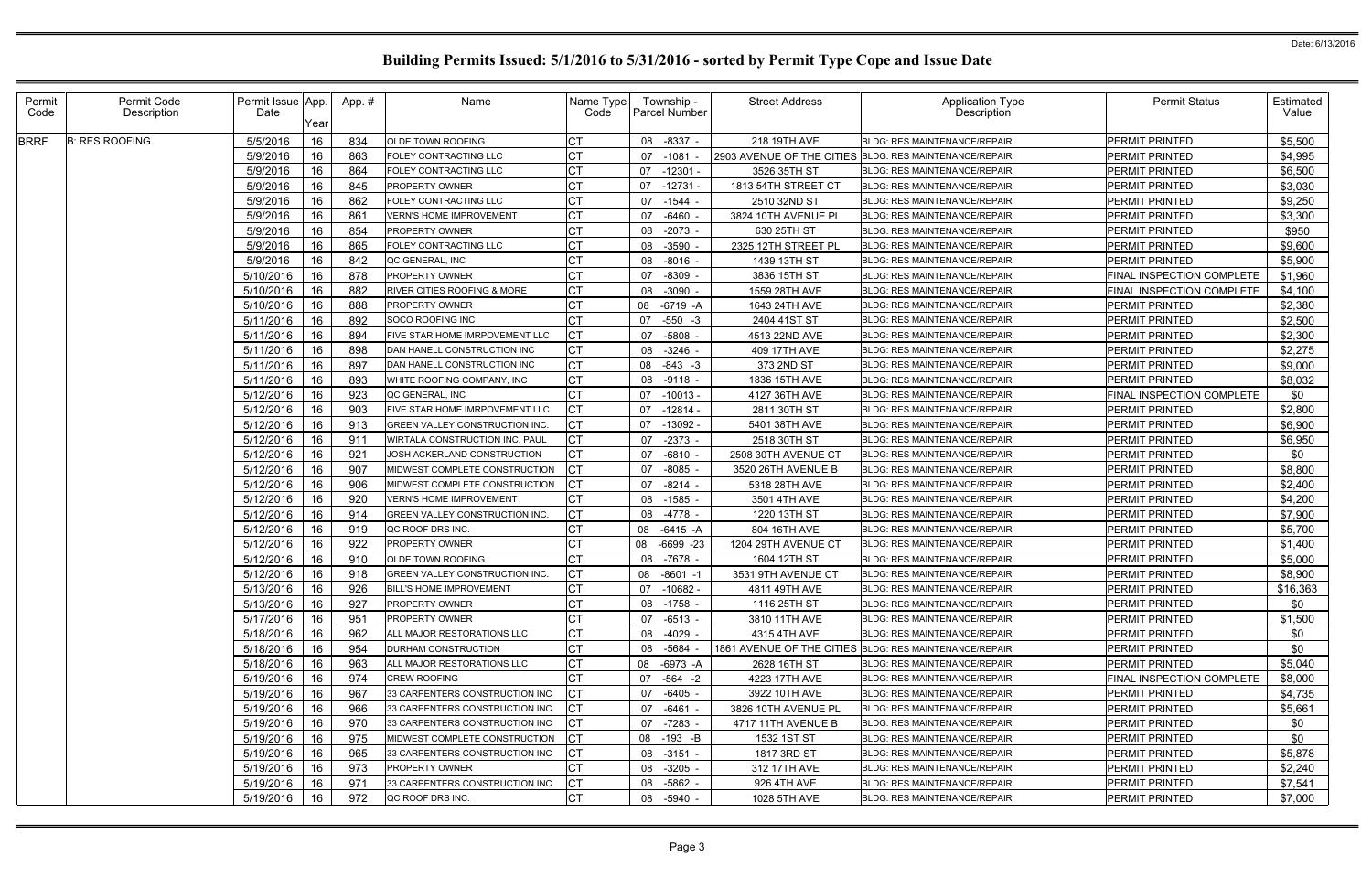| Permit<br>Code | Permit Code<br>Description | Permit Issue App.<br>Date | App.#<br>Year   | Name                           | Name Type<br>Code | Township -<br><b>Parcel Number</b> | <b>Street Address</b> | <b>Application Type</b><br><b>Description</b> | <b>Permit Status</b>      | Estimated<br>Value |
|----------------|----------------------------|---------------------------|-----------------|--------------------------------|-------------------|------------------------------------|-----------------------|-----------------------------------------------|---------------------------|--------------------|
| <b>BRRF</b>    | <b>B: RES ROOFING</b>      | 5/19/2016                 | 16<br>968       | 33 CARPENTERS CONSTRUCTION INC | IСТ               | 08 -8362 -                         | 2034 2ND ST           | <b>BLDG: RES MAINTENANCE/REPAIR</b>           | PERMIT PRINTED            | \$5,200            |
|                |                            | 5/20/2016                 | 16<br>983       | RASMUSSEN CONSTRUCTION DBA BUC |                   | $-9101 -$<br>07                    | 2905 44TH ST          | <b>BLDG: RES MAINTENANCE/REPAIR</b>           | PERMIT PRINTED            | \$5,500            |
|                |                            | 5/20/2016                 | 16<br>984       | <b>PROPERTY OWNER</b>          | <b>CT</b>         | 08 -2764 -                         | 420 48TH ST           | <b>BLDG: RES MAINTENANCE/REPAIR</b>           | <b>PERMIT PRINTED</b>     | \$3,840            |
|                |                            | 5/20/2016                 | 16<br>987       | OLDE TOWN ROOFING              | Iст               | $-2812 - 1$<br>08                  | 520 2ND ST            | <b>BLDG: RES MAINTENANCE/REPAIR</b>           | PERMIT PRINTED            | \$5,100            |
|                |                            | 5/20/2016                 | 16<br>986       | OLDE TOWN ROOFING              |                   | $-2822$<br>08                      | 4100 RIVER DR         | <b>BLDG: RES MAINTENANCE/REPAIR</b>           | <b>PERMIT PRINTED</b>     | \$0                |
|                |                            | 5/20/2016                 | 16<br>985       | OLDE TOWN ROOFING              | Iст               | 08 - 8869                          | 2915 2ND ST           | BLDG: RES MAINTENANCE/REPAIR                  | <b>PERMIT PRINTED</b>     | \$6,000            |
|                |                            | 5/23/2016                 | 16<br>1005      | ALL MAJOR RESTORATIONS LLC     | Iст               | 08 -275 -                          | 1558 29TH AVE         | <b>BLDG: RES MAINTENANCE/REPAIR</b>           | <b>PERMIT PRINTED</b>     | \$7,200            |
|                |                            | 5/23/2016                 | 16<br>1007      | PROPERTY OWNER                 | IСТ               | 08 -3180                           | 1814 4TH ST           | BLDG: RES MAINTENANCE/REPAIR                  | <b>PERMIT PRINTED</b>     | \$1,920            |
|                |                            | 5/23/2016                 | 16<br>1003      | <b>PROPERTY OWNER</b>          | Iст               | 08 -436                            | 714 21ST STREET A     | <b>BLDG: RES MAINTENANCE/REPAIR</b>           | <b>PERMIT PRINTED</b>     | \$1,820            |
|                |                            | 5/23/2016                 | 16<br>1010      | ALL MAJOR RESTORATIONS LLC     | IСТ               | 08 -7344 -                         | 2115 7TH ST           | <b>BLDG: RES MAINTENANCE/REPAIR</b>           | <b>PERMIT PRINTED</b>     | \$7,000            |
|                |                            | 5/23/2016                 | 16<br>1004      | ALL MAJOR RESTORATIONS LLC     | <b>CT</b>         | 08 -7708                           | 1014 16TH AVE         | <b>BLDG: RES MAINTENANCE/REPAIR</b>           | <b>PERMIT PRINTED</b>     | \$0                |
|                |                            | 5/23/2016                 | 16<br>1009      | ALL MAJOR RESTORATIONS LLC     | <b>CT</b>         | $-8029$<br>08                      | 1409 12TH ST          | <b>BLDG: RES MAINTENANCE/REPAIR</b>           | <b>PERMIT PRINTED</b>     | \$4,500            |
|                |                            | 5/23/2016                 | 16<br>1006      | ALL MAJOR RESTORATIONS LLC     | <b>CT</b>         | 08 -8033 -                         | 1427 12TH ST          | <b>BLDG: RES MAINTENANCE/REPAIR</b>           | PERMIT PRINTED            | \$0                |
|                |                            | 5/24/2016                 | 16<br>1026      | DAN HANELL CONSTRUCTION INC    | <b>CT</b>         | 07<br>-535 -23                     | 2929 13TH AVE         | <b>BLDG: RES MAINTENANCE/REPAIR</b>           | <b>PERMIT PRINTED</b>     | \$9,000            |
|                |                            | 5/24/2016                 | 16<br>1023      | GREEN VALLEY CONSTRUCTION INC  | IСТ               | 08 -2817 -                         | 4128 RIVER DR         | <b>BLDG: RES MAINTENANCE/REPAIR</b>           | <b>PERMIT PRINTED</b>     | \$6,000            |
|                |                            | 5/24/2016                 | 16<br>1027      | DAN HANELL CONSTRUCTION INC    | <b>CT</b>         | $-3267$<br>08                      | 2522 18TH AVENUE A    | BLDG: RES MAINTENANCE/REPAIR                  | PERMIT PRINTED            | \$4,855            |
|                |                            | 5/24/2016                 | 16<br>1031      | QC ROOF DRS INC.               | IСТ               | 08<br>$-6164 -2$                   | 2625 7TH ST           | <b>BLDG: RES MAINTENANCE/REPAIR</b>           | <b>PERMIT PRINTED</b>     | \$7,000            |
|                |                            | 5/24/2016                 | 16<br>1030      | QC ROOF DRS INC.               |                   | 80<br>$-6461 - 35$                 | 3003 15TH STREET A    | <b>BLDG: RES MAINTENANCE/REPAIR</b>           | <b>PERMIT PRINTED</b>     | \$14,000           |
|                |                            | 5/24/2016                 | 16<br>1029      | QC GENERAL, INC                | IСT               | 08<br>-6811 -                      | 1845 12TH ST          | <b>BLDG: RES MAINTENANCE/REPAIR</b>           | <b>PERMIT PRINTED</b>     | \$4,900            |
|                |                            | 5/24/2016                 | 16<br>1028      | DAN HANELL CONSTRUCTION INC    | <b>CT</b>         | 08<br>-8411 -                      | 2106 2ND ST           | <b>BLDG: RES MAINTENANCE/REPAIR</b>           | <b>PERMIT PRINTED</b>     | \$4,275            |
|                |                            | 5/25/2016                 | 16<br>1034      | <b>BATES ROOFING</b>           | <b>CT</b>         | 07<br>$-10003 -$                   | 4204 35TH AVE         | <b>BLDG: RES MAINTENANCE/REPAIR</b>           | <b>PERMIT PRINTED</b>     | \$6,930            |
|                |                            | 5/25/2016                 | 16<br>1039      | ADVANCED CONST & IMPROVEMENT   | <b>CT</b>         | $-1956$<br>07                      | 2388 28TH ST          | <b>BLDG: RES MAINTENANCE/REPAIR</b>           | PERMIT PRINTED            | \$3,395            |
|                |                            | 5/25/2016                 | 16<br>1040      | ADVANCED CONST & IMPROVEMENT   | <b>CT</b>         | 07 -871 -1                         | 2609 43RD ST          | <b>BLDG: RES MAINTENANCE/REPAIR</b>           | PERMIT PRINTED            | \$4,862            |
|                |                            | 5/26/2016                 | 16<br>1041      | ADVANCED CONST & IMPROVEMENT   | <b>CT</b>         | 07 -1139 -                         | 2727 15TH AVE         | BLDG: RES MAINTENANCE/REPAIR                  | <b>PERMIT PRINTED</b>     | \$5,500            |
|                |                            | 5/26/2016                 | 16<br>1042      | ADVANCED CONST & IMPROVEMENT   |                   | 07<br>$-911 - 1$                   | 4216 17TH AVE         | <b>BLDG: RES MAINTENANCE/REPAIR</b>           | PERMIT PRINTED            | \$5,168            |
|                |                            | 5/27/2016                 | 16<br>1048      | <b>CREW ROOFING</b>            | Iст               | 07<br>$-55 - 23$                   | 2537 53RD STREET A    | <b>BLDG: RES MAINTENANCE/REPAIR</b>           | FINAL INSPECTION COMPLETE | \$6,000            |
|                |                            | 5/27/2016                 | 16<br>1053      | PROPERTY OWNER                 | <b>CT</b>         | 08 -3628 -                         | 1905 9TH ST           | <b>BLDG: RES MAINTENANCE/REPAIR</b>           | PERMIT PRINTED            | \$1,260            |
|                |                            | permit count:             | 94              |                                |                   |                                    |                       | <b>Permit code valuation:</b>                 |                           | \$466,351          |
| <b>BRSA</b>    | <b>B: RES ADDITION</b>     | 5/16/2016                 | 930<br>16       | OLDE TOWN ROOFING              | Iст               | 08 -3833 -                         | 2706 16TH ST          | <b>BLDG: RES ADDITION</b>                     | <b>PERMIT PRINTED</b>     | \$30,000           |
|                |                            |                           | permit count: 1 |                                |                   |                                    |                       | <b>Permit code valuation:</b>                 |                           | \$30,000           |
| <b>BRSD</b>    | <b>B: RES SIDING</b>       | 5/2/2016                  | 16<br>768       | PROPERTY OWNER                 | <b>CT</b>         | 08 -1112 -                         | 415 23RD AVE          | BLDG: RES MAINTENANCE/REPAIR                  | PERMIT PRINTED            | \$3,500            |
|                |                            | 5/2/2016                  | 16<br>776       | FIVE STAR HOME IMRPOVEMENT LLC | <b>CT</b>         | 08 -4184 -                         | 2312 18TH AVENUE A    | <b>BLDG: RES MAINTENANCE/REPAIR</b>           | <b>PERMIT PRINTED</b>     | \$4,995            |
|                |                            | 5/2/2016                  | 16<br>771       | QC ROOF DRS INC.               | <b>CT</b>         | 08 -7200 -                         | 521 18TH AVENUE A     | BLDG: RES MAINTENANCE/REPAIR                  | <b>PERMIT PRINTED</b>     | \$16,000           |
|                |                            | 5/3/2016                  | 16<br>799       | 33 CARPENTERS CONSTRUCTION INC | IСТ               | 08 -6461 -48                       | 3105 15TH ST          | BLDG: RES MAINTENANCE/REPAIR                  | <b>PERMIT PRINTED</b>     | \$17,285           |
|                |                            | 5/5/2016                  | 16<br>830       | SUBURBAN CONSTRUCTION INC      | <b>CT</b>         | 07 -12719 -                        | 1714 55TH STREET PL   | <b>BLDG: RES MAINTENANCE/REPAIR</b>           | PERMIT PRINTED            | \$255              |
|                |                            | 5/9/2016                  | 16<br>853       | <b>JUAN ORTIZ</b>              | <b>CT</b>         | 07 -1985 -                         | 2362 29TH ST          | <b>BLDG: RES MAINTENANCE/REPAIR</b>           | PERMIT PRINTED            | \$6,200            |
|                |                            | 5/9/2016                  | 16<br>859       | FELDCO FACTORY DIRECT LLC      | <b>CT</b>         | 07 -913 -8                         | 4222 18TH AVE         | <b>BLDG: RES MAINTENANCE/REPAIR</b>           | PERMIT PRINTED            | \$10,200           |
|                |                            | 5/9/2016                  | 16<br>866       | FOLEY CONTRACTING LLC          | Iст               | 07 -9484 -                         | 3407 50TH ST          | <b>BLDG: RES MAINTENANCE/REPAIR</b>           | <b>PERMIT PRINTED</b>     | \$11,050           |
|                |                            | 5/9/2016                  | 867<br>16       | FOLEY CONTRACTING LLC          | Iст               | 08 -2944 -                         | 1030 18TH AVE         | <b>BLDG: RES MAINTENANCE/REPAIR</b>           | PERMIT PRINTED            | \$10,950           |
|                |                            | 5/9/2016                  | 16<br>868       | FIRST FINANCIAL GROUP LC       | IСТ               | 08 -7664 -                         | 716 22ND STREET A     | BLDG: RES MAINTENANCE/REPAIR                  | PERMIT PRINTED            | \$4,100            |
|                |                            | 5/12/2016                 | 921<br>16       | JOSH ACKERLAND CONSTRUCTION    | IСТ               | 07 -6810 -                         | 2508 30TH AVENUE CT   | BLDG: RES MAINTENANCE/REPAIR                  | PERMIT PRINTED            | \$0                |
|                |                            | 5/12/2016                 | 16<br>917       | GREEN VALLEY CONSTRUCTION INC. | <b>CT</b>         | 08 -8601 -1                        | 3531 9TH AVENUE CT    | <b>BLDG: RES MAINTENANCE/REPAIR</b>           | <b>PERMIT PRINTED</b>     | \$15,000           |
|                |                            | 5/13/2016                 | 16<br>926       | <b>BILL'S HOME IMPROVEMENT</b> | <b>CT</b>         | 07 -10682 -                        | 4811 49TH AVE         | BLDG: RES MAINTENANCE/REPAIR                  | PERMIT PRINTED            | \$16,363           |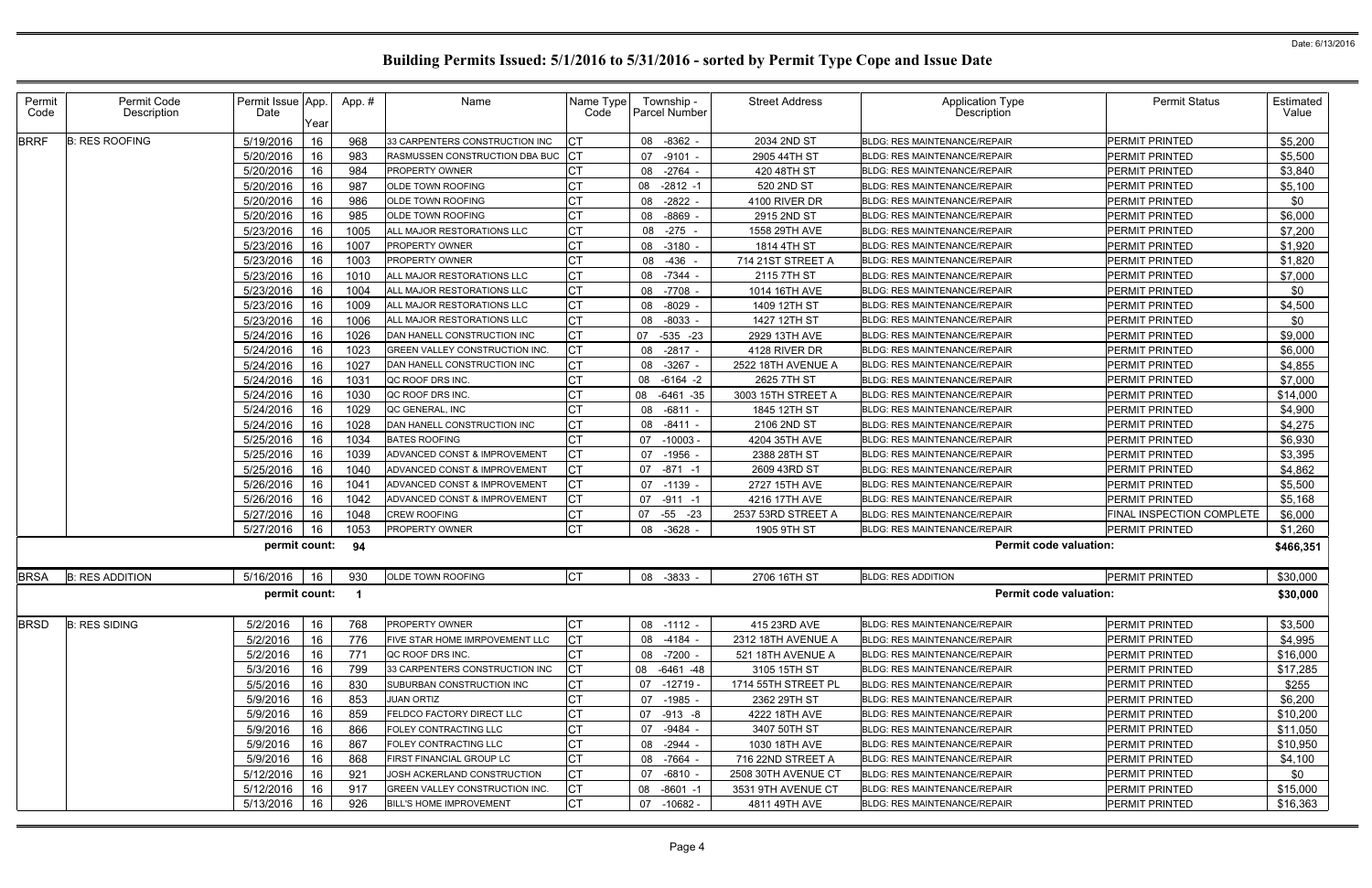| Permit<br>Code   | Permit Code<br>Description        | Permit Issue App<br>Date | Year | App.#          | Name                                                                             | Name Type<br>Code            |    | Township -<br><b>Parcel Number</b> | <b>Street Address</b> | <b>Application Type</b><br>Description                          | <b>Permit Status</b>      | Estimated<br>Value |
|------------------|-----------------------------------|--------------------------|------|----------------|----------------------------------------------------------------------------------|------------------------------|----|------------------------------------|-----------------------|-----------------------------------------------------------------|---------------------------|--------------------|
| <b>BRSD</b>      | <b>B: RES SIDING</b>              | 5/16/2016                | 16   | 936            | PROPERTY OWNER                                                                   | <b>CT</b>                    | 07 | $-2005$ -                          | 2371 30TH ST          | <b>BLDG: RES MAINTENANCE/REPAIR</b>                             | PERMIT PRINTED            | \$1,750            |
|                  |                                   | 5/16/2016                | 16   | 929            | RASMUSSEN CONSTRUCTION DBA BUC                                                   |                              | 08 | $-3774$                            | 3019 11TH AVE         | <b>BLDG: RES MAINTENANCE/REPAIR</b>                             | PERMIT PRINTED            | \$4,500            |
|                  |                                   | 5/18/2016                | 16   | 961            | ACRI, INC.                                                                       | СT                           | 08 | $-2753$ -                          | 437 50TH ST           | <b>BLDG: RES MAINTENANCE/REPAIR</b>                             | PERMIT PRINTED            | \$14,000           |
|                  |                                   | 5/23/2016                | 16   | 1008           | PROPERTY OWNER                                                                   |                              | 08 | $-3180 -$                          | 1814 4TH ST           | <b>BLDG: RES MAINTENANCE/REPAIR</b>                             | <b>PERMIT PRINTED</b>     | \$0                |
|                  |                                   | 5/23/2016                | 16   | 999            | <b>JUAN ORTIZ</b>                                                                | СT                           | 08 | $-3871 - 2$                        | 1719 13TH AVE         | <b>BLDG: RES MAINTENANCE/REPAIR</b>                             | <b>PERMIT PRINTED</b>     | \$0                |
|                  |                                   | 5/24/2016                | 16   | 1030           | QC ROOF DRS INC.                                                                 | СT                           | 08 | $-6461 - 35$                       | 3003 15TH STREET A    | BLDG: RES MAINTENANCE/REPAIR                                    | PERMIT PRINTED            | \$14,000           |
|                  |                                   | 5/26/2016                | 16   | 1043           | DAN HANELL CONSTRUCTION INC                                                      | <b>CT</b>                    | 07 | $-2376$ -                          | 2532 30TH ST          | <b>BLDG: RES MAINTENANCE/REPAIR</b>                             | PERMIT PRINTED            | \$8,450            |
|                  |                                   | permit count:            |      | 20             |                                                                                  |                              |    |                                    |                       | <b>Permit code valuation:</b>                                   |                           | \$158,598          |
| <b>BSFH</b>      | <b>B: RES SINGLE FAMILY</b>       | 5/3/2016                 | 16   | 758            | M.A. HOME INC<br>WATSON PLUMBING AND MECHANICAL<br><b>ELITE ELECTRIC</b>         | СT<br>SC<br><b>SC</b>        |    | 07 -14787 -                        | 3407 74TH STREET CT   | BLDG:RES/NEW, SINGLE FAMILY DETACHED                            | <b>PERMIT PRINTED</b>     | \$205,900          |
|                  |                                   | 5/5/2016                 | 16   | 757            | DAVE PROCHASKA CONST.<br>WATSON PLUMBING AND MECHANICAL<br><b>ELITE ELECTRIC</b> | СT<br>SC<br><b>SC</b>        | 07 | -14811 -                           | 7326 35TH AVE         | BLDG:RES/NEW, SINGLE FAMILY DETACHED                            | <b>PERMIT PRINTED</b>     | \$222,510          |
|                  |                                   | permit count:            |      | $\overline{2}$ |                                                                                  |                              |    |                                    |                       | <b>Permit code valuation:</b>                                   |                           | \$428,410          |
| <b>BSMT</b>      | <b>B: RES BASEMENT WATERPROOF</b> | 5/5/2016                 | 16   | 823            | MIDWEST RECONSTRUCTION CO                                                        | <b>CT</b>                    | 07 | $-6801$                            | 2525 30TH AVENUE CT   | <b>BLDG: RES MAINTENANCE/REPAIR</b>                             | PERMIT PRINTED            | \$3,089            |
|                  |                                   | 5/5/2016                 | 16   | 831            | IOWA ILLINOIS BASEMENT WATERPR                                                   | Iст                          | 08 | $-3374$                            | 2610 15TH AVE         | <b>BLDG: RES MAINTENANCE/REPAIR</b>                             | PERMIT PRINTED            | \$5,150            |
|                  |                                   | 5/10/2016                | 16   | 881            | MIDWEST RECONSTRUCTION CO                                                        | <b>CT</b>                    | 08 | $-6781$                            | 737 23RD ST           | <b>BLDG: RES MAINTENANCE/REPAIR</b>                             | PERMIT PRINTED            | \$2,295            |
|                  |                                   | 5/23/2016                | 16   | 1020           | MIDWEST RECONSTRUCTION CO                                                        | <b>CT</b>                    | 07 | $-10839$                           | 3440 12TH ST          | <b>BLDG: RES MAINTENANCE/REPAIR</b>                             | PERMIT PRINTED            | \$7,920            |
|                  |                                   | 5/23/2016                | 16   | 1002           | IOWA ILLINOIS BASEMENT WATERPR                                                   | <b>CT</b>                    | 07 | $-8553 -$                          | 3809 19TH AVE         | <b>BLDG: RES MAINTENANCE/REPAIR</b>                             | <b>PERMIT PRINTED</b>     | \$5,785            |
|                  |                                   | 5/23/2016                | 16   | 1019           | MIDWEST RECONSTRUCTION CO                                                        | СT                           | 08 | $-6699 - 1$                        | 2622 12TH ST          | BLDG: RES MAINTENANCE/REPAIR                                    | PERMIT PRINTED            | \$5,500            |
|                  |                                   | permit count:            |      | -6             |                                                                                  |                              |    |                                    |                       | <b>Permit code valuation:</b>                                   |                           | \$29,739           |
| <b>BWC</b>       | <b>B: WRECK COMMERCIAL BLDG</b>   | 5/10/2016                | 16   | 886            | VALLEY CONSTRUCTION COMPANY                                                      | <b>CT</b>                    | 07 | -10079                             |                       | 2701 AVENUE OF THE CITIES WRECK: ALL OTHER BUILDINGS/STRUCTURES | <b>PERMIT PRINTED</b>     | \$0                |
|                  |                                   | 5/10/2016                | 16   | 887            | VALLEY CONSTRUCTION COMPANY                                                      | <b>CT</b>                    | 07 | -96<br>-A                          |                       | 2715 AVENUE OF THE CITIES WRECK: ALL OTHER BUILDINGS/STRUCTURES | PERMIT PRINTED            | \$0                |
|                  |                                   | permit count:            |      | $\mathbf{2}$   |                                                                                  |                              |    |                                    |                       | <b>Permit code valuation:</b>                                   |                           | \$0                |
| <b>BWKH</b>      | <b>B: WRECK HOUSE</b>             | 5/23/2016                | 16   | 997            | PROPERTY OWNER                                                                   | <b>ICT</b>                   |    | 08 -2924 -1                        | 620 24TH ST           | <b>WRECK: 1 FAMILY HOUSE</b>                                    | <b>PERMIT PRINTED</b>     | \$0                |
|                  |                                   | permit count:            |      |                |                                                                                  |                              |    |                                    |                       | <b>Permit code valuation:</b>                                   |                           | \$0                |
| DRN <sub>1</sub> | <b>ENG: CLASS 1 DRAINAGE</b>      | 5/2/2016                 | 16   | 779            | KLARKOWSKI CONSTRUCTION                                                          | <b>CT</b>                    |    | 07 -10729 -                        | 3505 52ND ST          | <b>ENG: DRAINAGE PERMIT</b>                                     | PERMIT PRINTED            | \$0                |
|                  |                                   | 5/3/2016                 | 16   | 758            | M.A. HOME INC<br>WATSON PLUMBING AND MECHANICAL<br><b>ELITE ELECTRIC</b>         | СT<br>SC<br><b>SC</b>        |    | 07 -14787 -                        | 3407 74TH STREET CT   | BLDG:RES/NEW, SINGLE FAMILY DETACHED                            | <b>PERMIT PRINTED</b>     | \$205,900          |
|                  |                                   | 5/3/2016                 | 16   | 793            | <b>HYPERION CONSTRUCTION</b>                                                     |                              | 08 | $-9045 -$                          | 4711 8TH AVE          | <b>BLDG: RES DRIVEWAY</b>                                       | FINAL INSPECTION COMPLETE | \$0                |
|                  |                                   | 5/5/2016                 | 16   | 757            | DAVE PROCHASKA CONST.<br>WATSON PLUMBING AND MECHANICAL<br><b>ELITE ELECTRIC</b> | <b>CT</b><br>SC<br><b>SC</b> |    | 07 -14811 -                        | 7326 35TH AVE         | BLDG:RES/NEW, SINGLE FAMILY DETACHED                            | <b>PERMIT PRINTED</b>     | \$222,510          |
|                  |                                   | 5/10/2016                | 16   | 886            | VALLEY CONSTRUCTION COMPANY                                                      | СT                           | 07 | -10079                             |                       | 2701 AVENUE OF THE CITIES WRECK: ALL OTHER BUILDINGS/STRUCTURES | FINAL INSPECTION COMPLETE | \$0                |
|                  |                                   | 5/10/2016                | 16   | 887            | VALLEY CONSTRUCTION COMPANY                                                      | <b>CT</b>                    | 07 | $-96 - A$                          |                       | 2715 AVENUE OF THE CITIES WRECK: ALL OTHER BUILDINGS/STRUCTURES | FINAL INSPECTION COMPLETE | \$0                |
|                  |                                   | 5/10/2016                | 16   | 879            | CROSS CONCRETE CONSTRUCTION                                                      | Iст                          | 08 | -5332 -A                           | 2915 11TH AVENUE B    | <b>ENG: DRAINAGE PERMIT</b>                                     | FINAL INSPECTION COMPLETE | \$0                |
|                  |                                   | 5/13/2016                | 16   | 924            | GILBERTSON CONSTRUCTION                                                          | <b>CT</b>                    | 07 | $-1931 -$                          | 2361 28TH ST          | <b>BLDG: GARAGES/CARPORTS</b>                                   | PERMIT PRINTED            | \$20,000           |
|                  |                                   | 5/16/2016                | 16   | 935            | KLARKOWSKI CONSTRUCTION                                                          | <b>CT</b>                    | 08 | $-1338 -$                          | 945 22ND ST           | <b>ENG: DRAINAGE PERMIT</b>                                     | PERMIT PRINTED            | \$0                |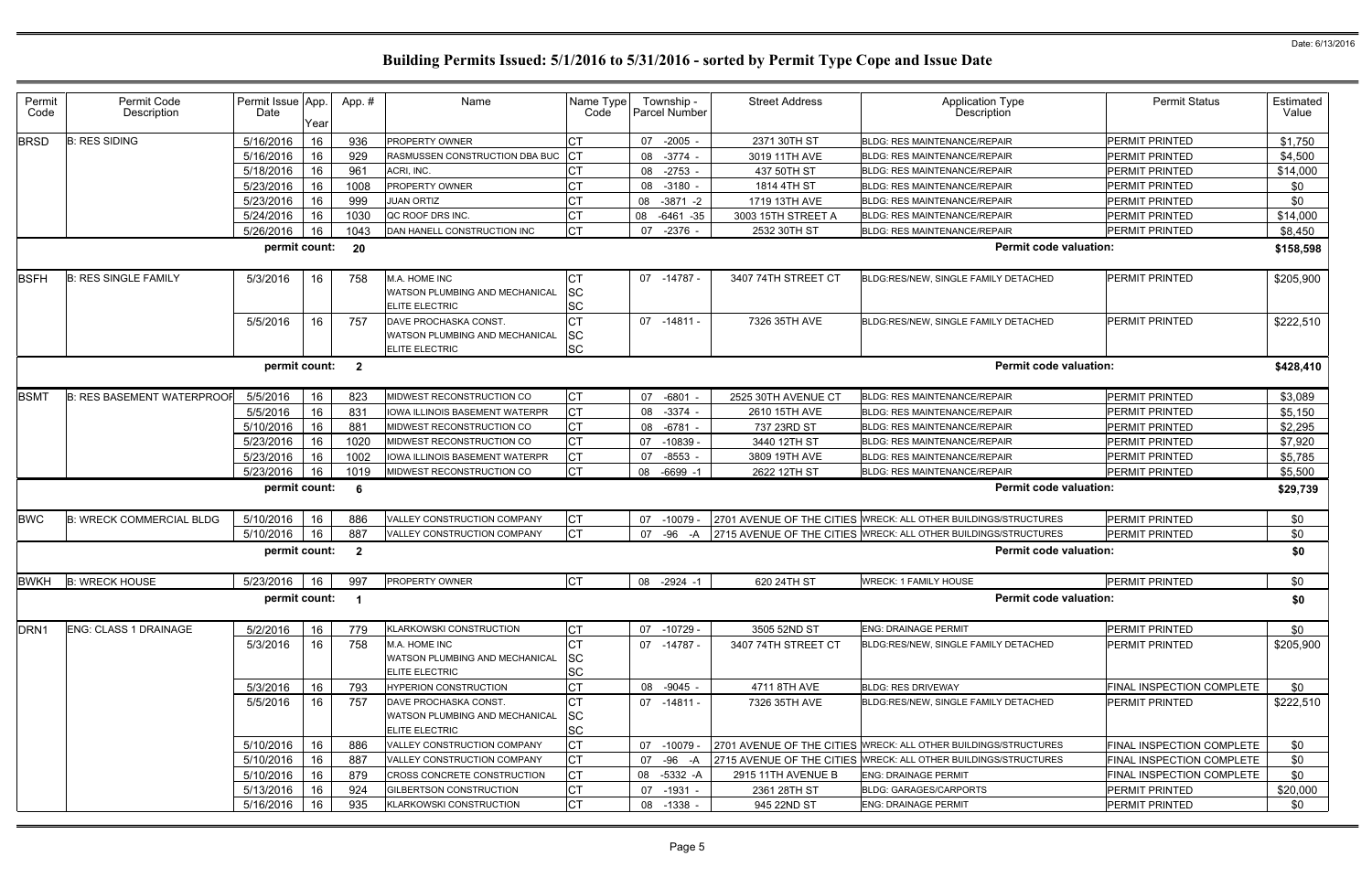| Permit<br>Code   | Permit Code<br>Description   | Permit Issue App.<br>Date | Year | App.#            | Name                                                           | Name Type<br>Code      |    | Township -<br><b>Parcel Number</b> | <b>Street Address</b> | <b>Application Type</b><br>Description | <b>Permit Status</b>      | Estimated<br>Value |
|------------------|------------------------------|---------------------------|------|------------------|----------------------------------------------------------------|------------------------|----|------------------------------------|-----------------------|----------------------------------------|---------------------------|--------------------|
| DRN <sub>1</sub> | <b>ENG: CLASS 1 DRAINAGE</b> | 5/16/2016                 | 16   | 932              | SOONER CONCRETE                                                | СT                     | 08 | $-519$                             | 800 54TH ST           | <b>ENG: DRAINAGE PERMIT</b>            | PERMIT PRINTED            | \$0                |
|                  |                              | 5/16/2016                 | 16   | 933              | SOONER CONCRETE                                                |                        | 08 | $-8189$ -                          | 1181 27TH ST          | <b>ENG: DRAINAGE PERMIT</b>            | FINAL INSPECTION COMPLETE | \$0                |
|                  |                              | 5/19/2016                 | 16   | 978              | <b>BRUS CONSTRUCTION LLC</b>                                   | СT                     | 08 | $-7313 -$                          | 240 53RD ST           | <b>ENG: DRAINAGE PERMIT</b>            | PERMIT PRINTED            | \$0                |
|                  |                              | 5/20/2016                 | 16   | 981              | PROPERTY OWNER                                                 | СT                     | 07 | $-8407 -$                          | 3160 13TH AVENUE CT   | <b>ENG: DRAINAGE PERMIT</b>            | PERMIT PRINTED            | \$0                |
|                  |                              | 5/23/2016                 | 16   | 992              | CROSS CONCRETE CONSTRUCTION                                    | <b>CT</b>              | 07 | $-13112 -$                         | 4815 21ST AVENUE A    | <b>ENG: DRAINAGE PERMIT</b>            | FINAL INSPECTION COMPLETE | \$0                |
|                  |                              | 5/23/2016                 | 16   | 997              | <b>PROPERTY OWNER</b>                                          | СT                     | 08 | $-2924 - 1$                        | 620 24TH ST           | <b>WRECK: 1 FAMILY HOUSE</b>           | PERMIT PRINTED            | \$0                |
|                  |                              | 5/24/2016                 | 16   | 1024             | LAYER BROS CONSTRUCTION INC                                    | СT                     | 07 | $-13356 -$                         | 13 WILDWOOD DR        | <b>BLDG: RES DRIVEWAY</b>              | FINAL INSPECTION COMPLETE | \$0                |
|                  |                              | 5/25/2016                 | 16   | 1035             | GIBBY CONCRETE CONSTRUCTION                                    | <b>CT</b>              | 07 | $-12478$                           | 5208 14TH AVENUE CT   | <b>BLDG: RES DRIVEWAY</b>              | FINAL INSPECTION COMPLETE | \$0                |
|                  |                              | 5/27/2016                 | 16   | 1052             | UNIQUE CONCRETE DESIGN                                         | <b>CT</b>              | 08 | $-9185$ -                          | 1155 33RD STREET CT   | <b>BLDG: RES DRIVEWAY</b>              | FINAL INSPECTION COMPLETE | \$0                |
|                  |                              | 5/27/2016                 | 16   | 1038             | <b>BM BAGBY INC</b>                                            | <b>CT</b>              | 08 | $-9348 -$                          | 734 6TH AVENUE CT     | BLDG:RES/NEW, 3-4 FAMILY DWELLING      | PERMIT PRINTED            | \$250,000          |
|                  |                              |                           |      |                  | DEMARLIE MAINTENANCE                                           | <b>SC</b>              |    |                                    |                       |                                        |                           |                    |
|                  |                              | permit count:             |      | 19               |                                                                |                        |    |                                    |                       | <b>Permit code valuation:</b>          |                           | \$698,410          |
| DRN2             | <b>ENG: CLASS 2 DRAINAGE</b> | 5/19/2016                 | 16   | 960              | MCCARTHY IMPROVEMENT COMPANY                                   | IСТ                    |    | 07 -306                            | 4701 60TH ST          | <b>BLDG: FILL/GRADE</b>                | PERMIT PRINTED            | \$0                |
|                  |                              | permit count:             |      |                  |                                                                |                        |    |                                    |                       | <b>Permit code valuation:</b>          |                           |                    |
|                  |                              |                           |      |                  |                                                                |                        |    |                                    |                       |                                        |                           | \$0                |
| EС               | E: COML ELECTRICAL           | 5/2/2016                  | 16   | 575              | <b>BUILD TO SUIT INC</b>                                       | C1                     |    | 08 -176 -                          | 106 19TH AVE          | <b>BLDG: COML ADDITION</b>             | PERMIT PRINTED            | \$392,710          |
|                  |                              |                           |      |                  | <b>HORNBUCKLE HEATING &amp; AC</b>                             | SC                     |    |                                    |                       |                                        |                           |                    |
|                  |                              |                           |      |                  | TRI-CITY ELECTRIC COMPANY                                      | <b>SC</b>              |    |                                    |                       |                                        |                           |                    |
|                  |                              | 5/12/2016                 | 16   | 916              | DAVENPORT ELECTRIC CONTRACT CO                                 | <b>CT</b>              | 07 | -999999-                           | 4800 27TH ST          | ELEC: SERVICE                          | PERMIT PRINTED            | \$0                |
|                  |                              | 5/13/2016                 | 16   | 928              | JOHNSON ELECTRIC CO, K C                                       | СT                     | 07 | $-13025 -$                         | 1900 52ND AVE         | <b>ELEC: REMODEL</b>                   | FINAL INSPECTION COMPLETE | \$0                |
|                  |                              | 5/18/2016                 | 16   | 964              | AMERICAN ELECTRIC INC                                          | СT                     | 08 | $-7806$ -                          | 1811 15TH STREET PL   | ELEC: SERVICE                          | PERMIT PRINTED            | \$0                |
|                  |                              | 5/19/2016                 | 16   | 712              | POWELL & COMPANY CONSTRUCTION,                                 | СT                     |    | 08 -2863 -                         | 609 22ND ST           | <b>BLDG: COML ADDITION</b>             | PERMIT PRINTED            | \$733,000          |
|                  |                              |                           |      |                  | J.L. BRADY COMPANY                                             | <b>SC</b>              |    |                                    |                       |                                        |                           |                    |
|                  |                              |                           |      |                  | LAKEWOOD ELECTRIC AND GENERATO                                 | <b>SC</b>              |    |                                    |                       |                                        |                           |                    |
|                  |                              | 5/23/2016                 | 16   | 1000             | TRI-CITY ELECTRIC COMPANY                                      | Iст                    | 07 | $-249$                             | 5612 34TH AVE         | ELEC: REPAIR                           | PERMIT PRINTED            | \$0                |
|                  |                              | permit count:             |      | -6               |                                                                |                        |    |                                    |                       | <b>Permit code valuation:</b>          |                           | \$1,125,710        |
| ECM6             | E: COML ELCT MTR RECNCT (6 M | 5/9/2016                  | 16   | 870              | ART-O-LITE ELECTRIC CO                                         | <b>CT</b>              |    | 08 -5742 -                         | 617 15TH ST           | ELCT: ELCT MTR RECONNCT AFTER 6 MONTHS | PERMIT PRINTED            | \$0                |
|                  |                              | permit count:             |      |                  |                                                                |                        |    |                                    |                       | <b>Permit code valuation:</b>          |                           | \$0                |
|                  |                              |                           |      |                  |                                                                |                        |    |                                    |                       |                                        |                           |                    |
| <b>ENA</b>       | <b>B: RES SIDEWALK</b>       | 5/5/2016                  | 16   | 757              | DAVE PROCHASKA CONST.<br><b>WATSON PLUMBING AND MECHANICAL</b> | СT                     |    | 07 -14811 -                        | 7326 35TH AVE         | BLDG:RES/NEW, SINGLE FAMILY DETACHED   | PERMIT PRINTED            | \$222,510          |
|                  |                              |                           |      |                  | <b>ELITE ELECTRIC</b>                                          | <b>SC</b><br><b>SC</b> |    |                                    |                       |                                        |                           |                    |
|                  |                              | 5/13/2016                 | 15   | 2124             | <b>BM BAGBY INC</b>                                            | СT                     |    | 07 -14814 -                        | 7312 35TH AVE         | BLDG:RES/NEW, SINGLE FAMILY DETACHED   | FINAL INSPECTION COMPLETE | \$256,975          |
|                  |                              |                           |      |                  | <b>HANSSEN ELECTRIC</b>                                        | SC                     |    |                                    |                       |                                        |                           |                    |
|                  |                              |                           |      |                  | <b>GRANET CONSTRUCTION</b>                                     | <b>SC</b>              |    |                                    |                       |                                        |                           |                    |
|                  |                              | 5/24/2016                 | 16   | 1024             | LAYER BROS CONSTRUCTION INC                                    | <b>CT</b>              | 07 | -13356 -                           | 13 WILDWOOD DR        | <b>BLDG: RES DRIVEWAY</b>              | PERMIT PRINTED            | \$0                |
|                  |                              | 5/27/2016                 | 16   | 1052             | UNIQUE CONCRETE DESIGN                                         | <b>CT</b>              | 08 | -9185 -                            | 1155 33RD STREET CT   | <b>BLDG: RES DRIVEWAY</b>              | PERMIT PRINTED            | \$0                |
|                  |                              | permit count:             |      | $\boldsymbol{4}$ |                                                                |                        |    |                                    |                       | <b>Permit code valuation:</b>          |                           | \$479,485          |
|                  |                              |                           |      |                  | M.A. HOME INC                                                  |                        |    |                                    |                       |                                        |                           |                    |
| ENB              | <b>B: RES DRIVEWAY</b>       | 5/3/2016                  | 16   | 758              | WATSON PLUMBING AND MECHANICAL                                 | <b>CT</b>              |    | 07 -14787 -                        | 3407 74TH STREET CT   | BLDG:RES/NEW, SINGLE FAMILY DETACHED   | PERMIT PRINTED            | \$205,900          |
|                  |                              |                           |      |                  | <b>ELITE ELECTRIC</b>                                          | SC<br><b>SC</b>        |    |                                    |                       |                                        |                           |                    |
|                  |                              | 5/3/2016                  | 16   | 793              | HYPERION CONSTRUCTION                                          | <b>CT</b>              |    | 08 -9045 -                         | 4711 8TH AVE          | <b>BLDG: RES DRIVEWAY</b>              | PERMIT PRINTED            | \$0                |
|                  |                              |                           |      |                  |                                                                |                        |    |                                    |                       |                                        |                           |                    |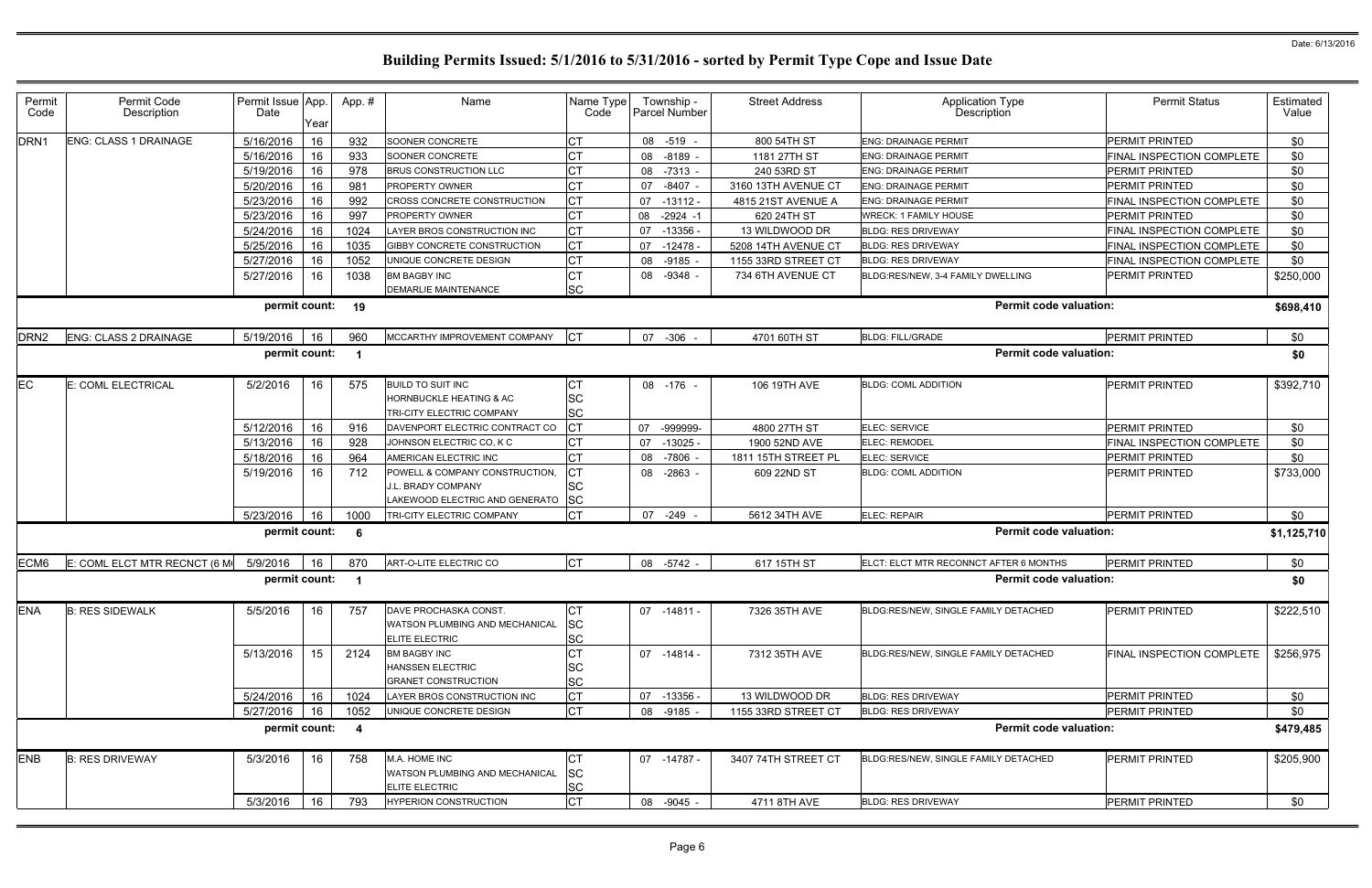| Permit<br>Code | Permit Code<br>Description | Permit Issue App<br>Date | Year | App.#          | Name                                                                                                                           | Name Type<br>Code                   |    | Township -<br>Parcel Number | <b>Street Address</b> | <b>Application Type</b><br>Description | <b>Permit Status</b>      | Estimated<br>Value |
|----------------|----------------------------|--------------------------|------|----------------|--------------------------------------------------------------------------------------------------------------------------------|-------------------------------------|----|-----------------------------|-----------------------|----------------------------------------|---------------------------|--------------------|
| <b>ENB</b>     | <b>B: RES DRIVEWAY</b>     | 5/13/2016                | 15   | 2124           | <b>BM BAGBY INC</b><br><b>HANSSEN ELECTRIC</b><br><b>GRANET CONSTRUCTION</b>                                                   | CТ<br>SC<br><b>SC</b>               |    | 07 -14814 -                 | 7312 35TH AVE         | BLDG:RES/NEW, SINGLE FAMILY DETACHED   | FINAL INSPECTION COMPLETE | \$256,975          |
|                |                            | 5/17/2016                | 15   | 2587           | <b>HAZELWOOD HOMES INC</b><br>VANOPDORP ELECTRIC INC.<br><b>BAGBY PLUMBING SERVICE</b>                                         | <b>CT</b><br><b>SC</b><br><b>SC</b> |    | 07 -146 -4                  | 3413 8TH ST           | BLDG:RES/NEW, SINGLE FAMILY DETACHED   | FINAL INSPECTION COMPLETE | \$222,000          |
|                |                            | 5/24/2016                | 16   | 1024           | LAYER BROS CONSTRUCTION INC                                                                                                    | <b>CT</b>                           | 07 | $-13356 -$                  | 13 WILDWOOD DR        | <b>BLDG: RES DRIVEWAY</b>              | <b>PERMIT PRINTED</b>     | \$0                |
|                |                            | 5/25/2016                | 16   | 1035           | GIBBY CONCRETE CONSTRUCTION                                                                                                    | <b>CT</b>                           | 07 | $-12478.$                   | 5208 14TH AVENUE CT   | <b>BLDG: RES DRIVEWAY</b>              | PERMIT PRINTED            | \$0                |
|                |                            | 5/27/2016                | 16   | 1052           | UNIQUE CONCRETE DESIGN                                                                                                         | <b>CT</b>                           | 08 | $-9185$ .                   | 1155 33RD STREET CT   | <b>BLDG: RES DRIVEWAY</b>              | PERMIT PRINTED            | \$0                |
|                |                            | permit count:            |      | $\overline{7}$ |                                                                                                                                |                                     |    |                             |                       | <b>Permit code valuation:</b>          |                           | \$684,875          |
| ENC            | <b>B: COML SIDEWALK</b>    | 5/26/2016                | 16   | 1044           | MCDERMOTT CONCRETE LLC                                                                                                         | <b>CT</b>                           |    | 08 -7312 -                  | 246 53RD ST           | BLDG: COML DRIVEWAY & SIDEWALK         | <b>PERMIT PRINTED</b>     | \$0                |
|                |                            | permit count:            |      |                |                                                                                                                                |                                     |    |                             |                       | <b>Permit code valuation:</b>          |                           | \$0                |
| <b>END</b>     | <b>B: COML DRIVEWAY</b>    | 5/19/2016                | 16   | 978            | <b>BRUS CONSTRUCTION LLC</b>                                                                                                   | <b>CT</b>                           |    | 08 -7313 -                  | 240 53RD ST           | <b>ENG: DRAINAGE PERMIT</b>            | <b>PERMIT PRINTED</b>     | \$0                |
|                |                            | 5/26/2016                | 16   | 1044           | MCDERMOTT CONCRETE LLC                                                                                                         | <b>CT</b>                           | 08 | $-7312 -$                   | 246 53RD ST           | BLDG: COML DRIVEWAY & SIDEWALK         | <b>PERMIT PRINTED</b>     | \$0                |
|                |                            | permit count:            |      | $\overline{2}$ |                                                                                                                                |                                     |    |                             |                       | <b>Permit code valuation:</b>          |                           | \$0                |
| ER             | E: RES ELECTRICAL          | 5/6/2016                 | 16   | 499            | <b>JKD INVESTMENTS</b><br><b>SUMMIT ELECTRIC LLC</b>                                                                           | CT<br><b>SC</b>                     |    | 08 -4685 -                  | 2508 12TH AVE         | <b>BLDG: RES MAINTENANCE/REPAIR</b>    | PERMIT PRINTED            | \$15,000           |
|                |                            | 5/9/2016                 | 14   | 2732           | <b>PROPERTY OWNER</b>                                                                                                          | СT                                  | 08 | $-6350$                     | 702 25TH ST           | <b>BLDG: RES ADDITION</b>              | PERMIT PRINTED            | \$16,150           |
|                |                            | 5/11/2016                | 16   | 692            | <b>ERDMAN CONSTRUCTION</b><br><b>ELITE ELECTRIC</b><br>WATSON PLUMBING AND MECHANICAL<br><b>WATSON PLUMBING AND MECHANICAL</b> | <b>SC</b><br>SC<br><b>SC</b>        |    | 07 -14813 -                 | 7316 35TH AVE         | <b>BLDG: RES MAINTENANCE/REPAIR</b>    | <b>PERMIT PRINTED</b>     | \$16,988           |
|                |                            | 5/11/2016                | 16   | 895            | ELECTRIC DOCTOR SERVICE LLC                                                                                                    | <b>CT</b>                           | 07 | $-2351$ -                   | 3024 24TH AVE         | ELEC: SERVICE                          | <b>PERMIT PRINTED</b>     | \$0                |
|                |                            | 5/11/2016                | 16   | 824            | <b>PROPERTY OWNER</b><br>MAHIEU ELECTRIC CO INC                                                                                | <b>SC</b>                           |    | 08 -761 -                   | 1157 23RD ST          | <b>BLDG: RES MAINTENANCE/REPAIR</b>    | <b>PERMIT PRINTED</b>     | \$1,920            |
|                |                            | 5/16/2016                | 16   | 634            | QUAD CITY WINDOWS, SIDING, DOORS<br>L & L ELECTRIC INC                                                                         | <b>CT</b><br><b>SC</b>              |    | 07 -12219 -                 | 3515 56TH STREET CT   | <b>BLDG: RES ADDITION</b>              | <b>PERMIT PRINTED</b>     | \$28,400           |
|                |                            | 5/18/2016 16             |      | 955            | TRI-CITY ELECTRIC COMPANY                                                                                                      | $\cap$ T<br><b>UI</b>               |    | 07 -14298 -                 | 3403 79TH ST          | ELEC: WIRING, MISC                     | PERMIT PRINTED            | \$0                |
|                |                            | 5/19/2016                | 16   | 977            | <b>PIKUZA ELECTRIC INC</b>                                                                                                     |                                     | 07 | -8270 -                     | 1506 36TH AVE         | ELEC: SERVICE                          | <b>PERMIT PRINTED</b>     | \$0                |
|                |                            | 5/20/2016                | 16   | 988            | <b>BLACKHAWK ELECTRIC ENTERPRISES</b>                                                                                          |                                     | 07 | $-359 -$                    | 3415 45TH AVENUE A    | ELEC: SERVICE                          | FINAL INSPECTION COMPLETE | \$0                |
|                |                            | 5/20/2016                | 16   | 891            | CHICAGO STREET DECORATING CENT<br>VANOPDORP ELECTRIC INC.                                                                      | СT<br><b>SC</b>                     |    | 08 -9278 -                  | 726 24TH AVENUE CT    | <b>BLDG: RES MAINTENANCE/REPAIR</b>    | <b>PERMIT PRINTED</b>     | \$35,824           |
|                |                            | 5/23/2016                | 16   | 993            | <b>PROPERTY OWNER</b>                                                                                                          | СT                                  | 07 | $-8908 -$                   | 3924 15TH STREET C    | <b>BLDG: RES MAINTENANCE/REPAIR</b>    | PERMIT PRINTED            | \$8,556            |
|                |                            | 5/23/2016                | 16   | 998            | TRI-CITY ELECTRIC COMPANY                                                                                                      |                                     | 08 | $-6631 -$                   | 2934 11TH AVE         | <b>ELEC: REWIRE</b>                    | PERMIT PRINTED            | \$0                |
|                |                            | 5/24/2016                | 16   | 1025           | <b>PROPERTY OWNER</b>                                                                                                          |                                     | 08 | $-7110 -$                   | 1821 10TH ST          | ELEC: REWIRE                           | <b>PERMIT PRINTED</b>     | \$0                |
|                |                            | 5/25/2016                | 16   | 757            | DAVE PROCHASKA CONST.<br>WATSON PLUMBING AND MECHANICAL<br><b>ELITE ELECTRIC</b>                                               | <b>SC</b><br><b>SC</b>              |    | 07 -14811 -                 | 7326 35TH AVE         | BLDG:RES/NEW, SINGLE FAMILY DETACHED   | <b>PERMIT PRINTED</b>     | \$222,510          |
|                |                            | 5/25/2016                | 16   | 1036           | MAHIEU ELECTRIC CO INC                                                                                                         | СT                                  |    | 07 -6388 -                  | 1102 40TH ST          | ELEC: SERVICE                          | FINAL INSPECTION COMPLETE | \$0                |
|                |                            | 5/26/2016                | 16   | 758            | M.A. HOME INC<br>WATSON PLUMBING AND MECHANICAL<br><b>ELITE ELECTRIC</b>                                                       | lsc<br><b>SC</b>                    |    | 07 -14787 -                 | 3407 74TH STREET CT   | BLDG:RES/NEW, SINGLE FAMILY DETACHED   | <b>PERMIT PRINTED</b>     | \$205,900          |
|                |                            | 5/27/2016                | 16   | 1049           | H A ELECTRIC COMPANY                                                                                                           | <b>CT</b>                           |    | 08 -3935 -                  | 1150 12TH AVE         | ELEC: SERVICE                          | FINAL INSPECTION COMPLETE | \$0                |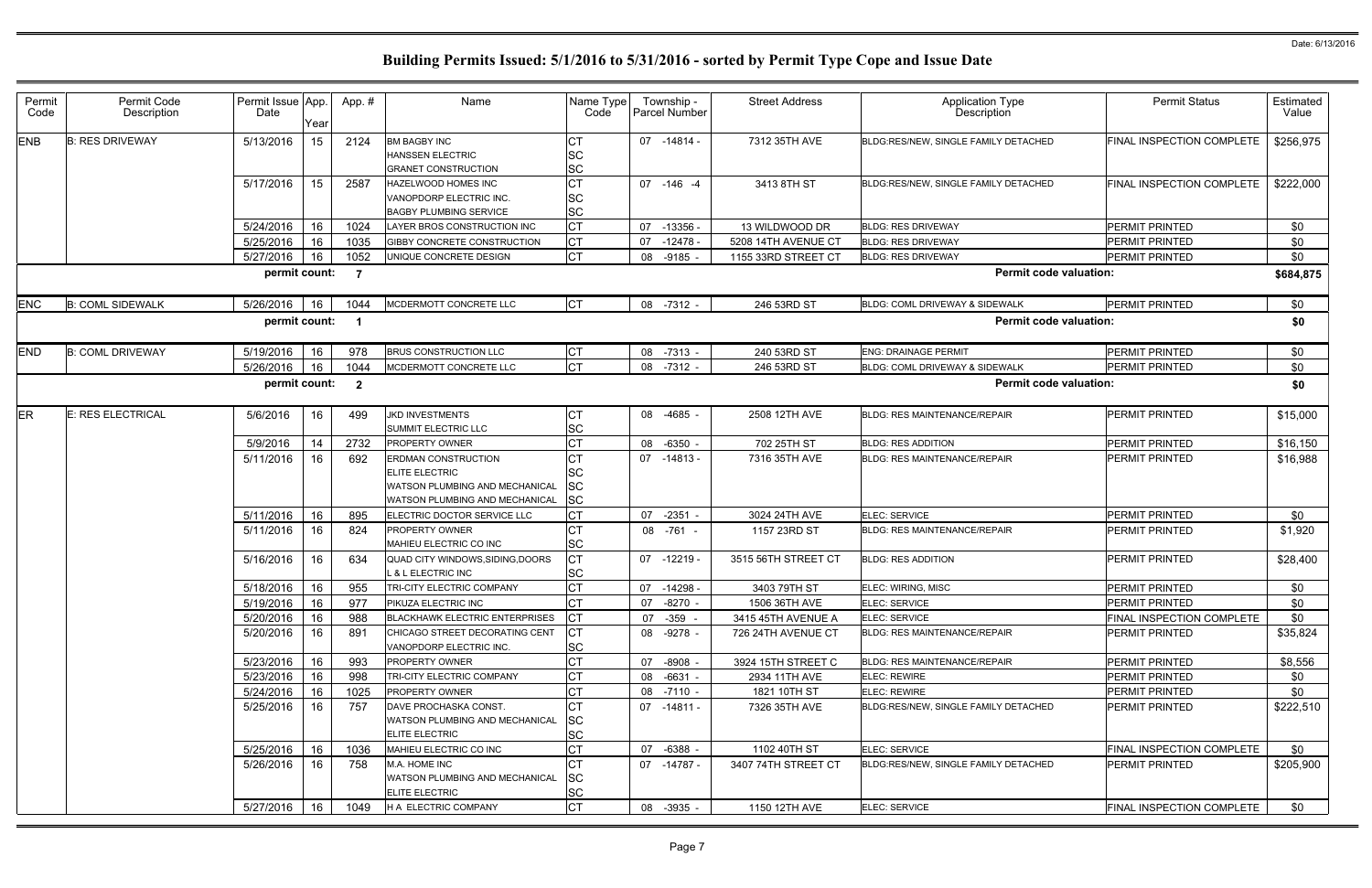| Permit<br>Code   | Permit Code<br>Description    | Permit Issue App.<br>Date | Year             | App.#                   | Name                                                              | Name Type<br>Code      |    | Township -<br>Parcel Number | <b>Street Address</b>     | <b>Application Type</b><br>Description | <b>Permit Status</b>      | Estimated<br>Value |
|------------------|-------------------------------|---------------------------|------------------|-------------------------|-------------------------------------------------------------------|------------------------|----|-----------------------------|---------------------------|----------------------------------------|---------------------------|--------------------|
|                  |                               | permit count:             |                  | 17                      |                                                                   |                        |    |                             |                           | <b>Permit code valuation:</b>          |                           | \$551,248          |
| ERM <sub>6</sub> | E: RES ELCT MTR RECNCT (6 MO) | 5/17/2016                 | 16               | 943                     | LAKEWOOD ELECTRIC AND GENERATO CT                                 |                        | 07 | $-1901 -$                   | 2322 27TH ST              | ELCT: ELCT MTR RECONNCT AFTER 6 MONTHS | FINAL INSPECTION COMPLETE | \$0                |
|                  |                               | 5/23/2016                 | 16               | 1001                    | ADVANTAGE ELCTRL SERVICES INC                                     | Iст                    | 07 | $-12243-$                   | 3106 30TH ST              | ELCT: ELCT MTR RECONNCT AFTER 6 MONTHS | <b>PERMIT PRINTED</b>     | \$0                |
|                  |                               | permit count:             |                  | $\overline{\mathbf{2}}$ |                                                                   |                        |    |                             |                           | <b>Permit code valuation:</b>          |                           | \$0                |
| EXC1             | ENG: EZ CLASS 1 DRAINAGE      | 5/2/2016                  | 16               | 765                     | <b>GENERAL CONSTRUCTORS INC</b>                                   | <b>CT</b>              |    | 08 -3807 -4                 | 3301 RIVER DR             | <b>BLDG: COML MAINTENANCE/REPAIR</b>   | <b>PERMIT PRINTED</b>     | \$360,000          |
|                  |                               | permit count:             |                  | - 1                     |                                                                   |                        |    |                             |                           | <b>Permit code valuation:</b>          |                           | \$360,000          |
| <b>MC</b>        | M: COML MECHANICAL            | 5/10/2016                 | 16               | 873                     | KALE HEATING & AC                                                 | <b>CT</b>              | 07 | $-8164$                     | 2500 41ST ST              | HTG: AIR CONDITIONING, REPLACE         | <b>PERMIT PRINTED</b>     | \$0                |
|                  |                               | 5/10/2016                 | 16               | 877                     | <b>HORNBUCKLE HEATING &amp; AC</b>                                |                        | 08 | -176                        | 106 19TH AVE              | HTG: ROOFTOP UNIT, REPLACE             | PERMIT PRINTED            | \$0                |
|                  |                               | 5/18/2016                 | 16               | 958                     | TOTAL MAINTENANCE INC                                             | <b>CT</b>              |    | 08 -2446 -                  | 1701 1ST AVE              | HTG: OTHER, INSTALL/REPLACE            | <b>PERMIT PRINTED</b>     | \$0                |
|                  |                               |                           |                  |                         | TOTAL MAINTENANCE INC                                             | Iст                    |    |                             |                           |                                        |                           |                    |
|                  |                               | 5/18/2016                 | 16               | 712                     | POWELL & COMPANY CONSTRUCTION,                                    | lст                    |    | 08 -2863 -                  | 609 22ND ST               | <b>BLDG: COML ADDITION</b>             | <b>PERMIT PRINTED</b>     | \$733,000          |
|                  |                               |                           |                  |                         | J.L. BRADY COMPANY                                                | <b>SC</b>              |    |                             |                           |                                        |                           |                    |
|                  |                               |                           |                  |                         | LAKEWOOD ELECTRIC AND GENERATO                                    | <b>SC</b>              |    |                             |                           |                                        |                           |                    |
|                  |                               | 5/23/2016                 | 16               | 1017                    | <b>BRADY COMPANY, JL</b>                                          |                        | 07 | $-14548 -$                  | 3929 41ST AVENUE DR       | <b>HTG: ROOFTOP UNIT, REPLACE</b>      | <b>PERMIT PRINTED</b>     | \$0                |
|                  |                               | 5/23/2016                 | 16               | 1014                    | <b>BRADY COMPANY, JL</b>                                          |                        | 07 | $-1887$                     | 2900 AVENUE OF THE CITIES | HTG: FURNACE/AC, REPLACE               | <b>PERMIT PRINTED</b>     | \$0                |
|                  |                               | 5/27/2016                 | 15 <sub>15</sub> | 1770                    | PRAIRIE CONTRACTORS, INC.                                         | <b>CT</b>              | 07 | $-14546$ -                  | 3831 41ST AVENUE DR       | BLDG:COML/NEW, RESTAURANT              | <b>PERMIT PRINTED</b>     | \$767,000          |
|                  |                               |                           |                  |                         | <b>NEEDHAM EXCAVATING</b>                                         | <b>SC</b>              |    |                             |                           |                                        |                           |                    |
|                  |                               |                           |                  |                         | AMERICAN ELECTRICAL INC.                                          | <b>SC</b>              |    |                             |                           |                                        |                           |                    |
|                  |                               |                           |                  |                         | <b>PRATHER PLUMBING &amp; HEATING</b><br><b>BRADY COMPANY, JL</b> | <b>SC</b><br><b>SC</b> |    |                             |                           |                                        |                           |                    |
|                  |                               | 5/27/2016                 | 16               | 1050                    | TOTAL MAINTENANCE INC                                             | <b>CT</b>              | 08 | $-552 - 1$                  | 2519 4TH AVE              | HTG: FURNACE/AC, REPLACE               | <b>PERMIT PRINTED</b>     | \$0                |
|                  |                               | permit count:             |                  |                         |                                                                   |                        |    |                             |                           | <b>Permit code valuation:</b>          |                           |                    |
|                  |                               |                           |                  | 8                       |                                                                   |                        |    |                             |                           |                                        |                           | \$1,500,000        |
| <b>MR</b>        | M: RES MECHANICAL             | 5/2/2016                  | 16               | 767                     | <b>SCHEBLER COMPANY</b>                                           | Iст                    | 07 | $-1518 -$                   | 2415 34TH ST              | HTG: AIR CONDITIONING, REPLACE         | <b>PERMIT PRINTED</b>     | \$0                |
|                  |                               | 5/2/2016                  | 16               | 769                     | PRECISION AIR HTG & AC INC                                        | <b>CT</b>              | 08 | $-9131 - 3$                 | 3069 4TH ST               | HTG: BOILER/FURNACE, REPLACE           | <b>PERMIT PRINTED</b>     | \$0                |
|                  |                               | 5/3/2016                  | 16               | 788                     | <b>KALE HEATING &amp; AC</b>                                      |                        | 07 | $-13496 -$                  | 4208 22ND AVE             | HTG: AIR CONDITIONING, REPLACE         | PERMIT PRINTED            | \$0                |
|                  |                               | 5/9/2016                  | 16               | 848                     | <b>FREED HEATING &amp; AC</b>                                     | <b>CT</b>              | 07 | $-1972 -$                   | 2377 29TH ST              | HTG: FURNACE/AC, REPLACE               | <b>PERMIT PRINTED</b>     | \$0                |
|                  |                               | 5/9/2016 16               |                  | 849                     | <b>FREED HEATING &amp; AC</b>                                     | IСT                    |    | 07 -5960 -                  | 2213 35TH STREET CT       | HTG: FURNACE/AC, REPLACE               | PERMIT PRINTED            | \$0                |
|                  |                               | 5/10/2016                 | 16               | 872                     | <b>GABRILSON HEATING &amp; AC</b>                                 | СT                     | 07 | -14225 -                    | 1709 56TH STREET CT       | HTG: FURNACE/AC, REPLACE               | <b>PERMIT PRINTED</b>     | \$0                |
|                  |                               | 5/10/2016                 | 16               | 871                     | <b>GABRILSON HEATING &amp; AC</b>                                 | <b>CT</b>              | 07 | $-2323 -$                   | 2906 24TH AVENUE A        | HTG: FURNACE/AC, REPLACE               | <b>PERMIT PRINTED</b>     | \$0                |
|                  |                               | 5/10/2016                 | 16               | 883                     | <b>SCHEBLER COMPANY</b>                                           |                        | 07 | -6779 -                     | 2519 29TH AVENUE CT       | HTG: BOILER/FURNACE, REPLACE           | <b>PERMIT PRINTED</b>     | \$0                |
|                  |                               | 5/10/2016                 | 16               | 875                     | A1 MORRIS HEATING AND COOLING                                     | Iст                    | 07 | -78 -A                      | 3601 26TH AVE             | HTG: FURNACE/AC, REPLACE               | <b>PERMIT PRINTED</b>     | \$0                |
|                  |                               | 5/10/2016                 | 16               | 885                     | HOMETOWN PLUMBING & HEATING CO                                    |                        | 07 | -8090 -                     | 3505 26TH AVENUE B        | HTG: FURNACE/AC, REPLACE               | <b>PERMIT PRINTED</b>     | \$0                |
|                  |                               | 5/10/2016                 | 16               | 874                     | <b>FREED HEATING &amp; AC</b>                                     | <b>CT</b>              |    | 08 -8349 -                  | 1920 2ND ST               | HTG: FURNACE/AC, REPLACE               | <b>PERMIT PRINTED</b>     | \$0                |
|                  |                               | 5/12/2016                 | 16               | 901                     | <b>KALE HEATING &amp; AC</b>                                      | <b>CT</b>              |    | 08 -970 -                   | 2319 18TH STREET B        | HTG: FURNACE/AC, REPLACE               | <b>PERMIT PRINTED</b>     | \$0                |
|                  |                               | 5/17/2016                 | 16               | 941                     | <b>FREED HEATING &amp; AC</b>                                     | СT                     | 07 | -14200 -1                   | 5315 19TH AVE             | HTG: FURNACE/AC, REPLACE               | <b>PERMIT PRINTED</b>     | \$0                |
|                  |                               | 5/17/2016                 | 16               | 948                     | O'DELLS HEATING AND AC                                            | <b>CT</b>              | 08 | $-3832 -$                   | 2702 16TH ST              | HTG: OTHER. INSTALL/REPLACE            | <b>PERMIT PRINTED</b>     | \$0                |
|                  |                               | 5/18/2016                 | 16               | 953                     | <b>SCHEBLER COMPANY</b>                                           | IСТ                    |    | 07 -6829 -                  | 2509 31ST AVENUE CT       | HTG: FURNACE/AC, REPLACE               | <b>PERMIT PRINTED</b>     | \$0                |
|                  |                               | 5/23/2016                 | 16               | 1012                    | KALE HEATING & AC                                                 | Iст                    | 07 | -12789 -                    | 3709 35TH ST              | HTG: AIR CONDITIONING, REPLACE         | PERMIT PRINTED            | \$0                |
|                  |                               | 5/23/2016                 | 16               | 1013                    | <b>FREED HEATING &amp; AC</b>                                     | <b>CT</b>              |    | 07 -14242 -                 | 5412 19TH AVE             | HTG: AIR CONDITIONING, REPLACE         | PERMIT PRINTED            | \$0                |
|                  |                               | 5/23/2016                 | 16               | 995                     | <b>FREED HEATING &amp; AC</b>                                     | <b>CT</b>              |    | 08 -1275 -                  | 1502 15TH ST              | HTG: FURNACE/AC, REPLACE               | PERMIT PRINTED            | \$0                |
|                  |                               | 5/23/2016                 | 16               | 1015                    | BRADY COMPANY, J L                                                | IСТ                    |    | 08 -2282 -                  | 523 18TH AVE              | HTG: FURNACE/AC, REPLACE               | PERMIT PRINTED            | \$0                |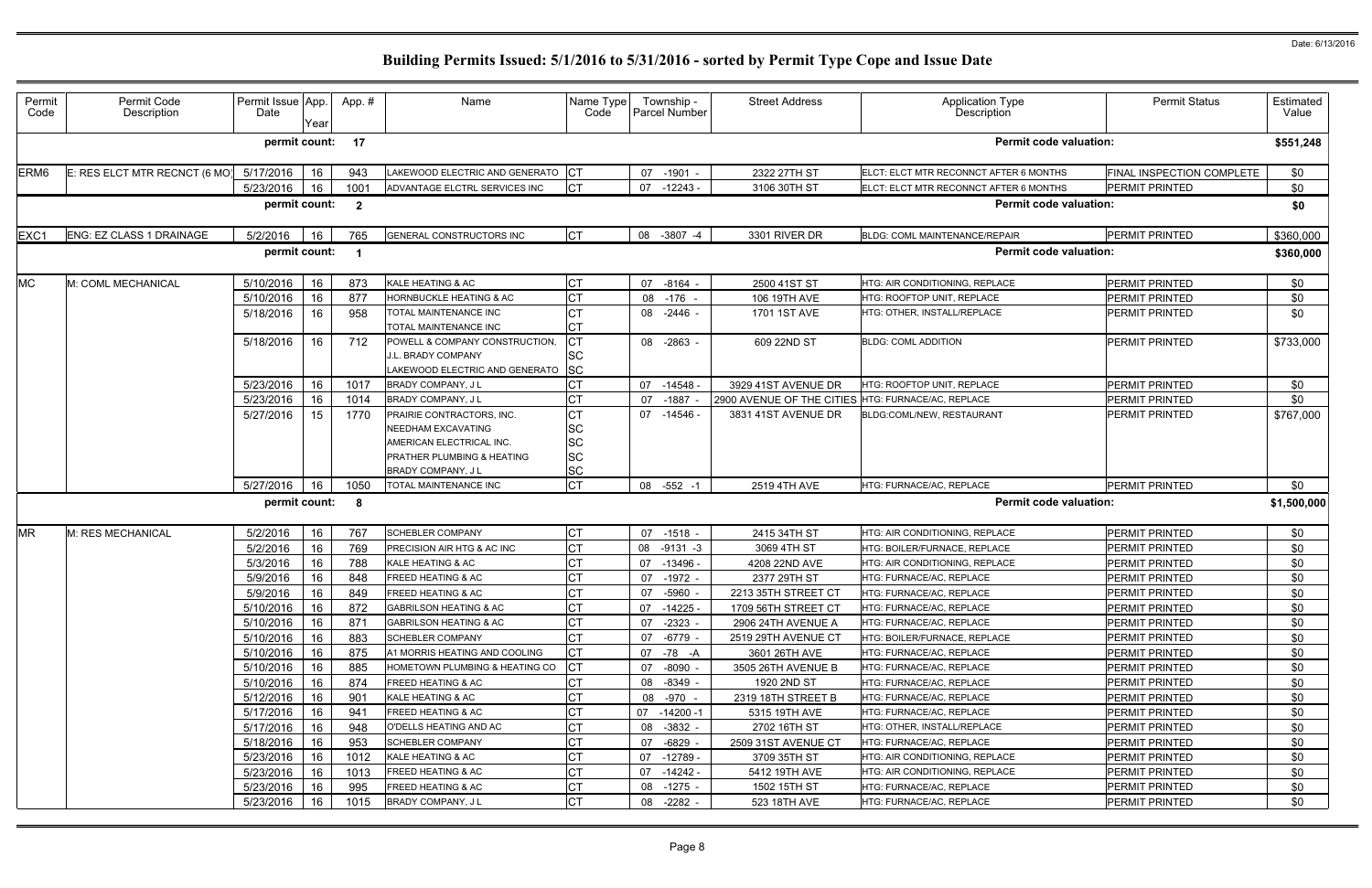| M: RES MECHANICAL<br>5/23/2016<br>СT<br>08 -2753 -<br>437 50TH ST<br>PERMIT PRINTED<br>\$0<br>1016<br>BRADY COMPANY, J L<br>HTG: FURNACE/AC, REPLACE<br>16<br><b>Permit code valuation:</b><br>permit count:<br>20<br>\$0<br><b>CT</b><br>P: COML PLUMBING<br>5/3/2016<br>789<br>NORTHWEST MECHANICAL<br>PLBG: INSTALLATION, COMMERCIAL<br>FINAL INSPECTION COMPLETE<br>\$0<br>16<br>07<br>-14546 -<br>3831 41ST AVENUE DR<br>СT<br>5/9/2016<br>16<br>08<br>$-176 -$<br>\$0<br>855<br>RYAN AND ASSOCIATES, INC<br>106 19TH AVE<br>PLBG: INSTALLATION, COMMERCIAL<br><b>PERMIT PRINTED</b><br>СT<br>5/12/2016<br>-14546 -<br><b>PERMIT PRINTED</b><br>\$767,000<br>15<br>1770<br>PRAIRIE CONTRACTORS. INC.<br>07<br>3831 41ST AVENUE DR<br>BLDG:COML/NEW, RESTAURANT<br><b>SC</b><br><b>NEEDHAM EXCAVATING</b><br>SC<br>AMERICAN ELECTRICAL INC.<br>SC<br>PRATHER PLUMBING & HEATING<br>SC<br><b>BRADY COMPANY, JL</b><br><b>CT</b><br>5/25/2016<br>$-7758$<br>4040 38TH AVE<br><b>PERMIT PRINTED</b><br>\$0<br>703<br>07<br>PLBG: WATER SERVICE REPLACEMENT<br>16<br><b>ERICKSON PLUMBING</b><br>permit count:<br><b>Permit code valuation:</b><br>\$767,000<br>-4<br><b>CT</b><br>FINAL INSPECTION COMPLETE<br>P: RES GAS MTR RECONCT (6 MO<br>5/9/2016<br>TAPPENDORF PLUMBING AND HEATIN<br>$-1901 -$<br>2322 27TH ST<br>PLBG: GAS MTR RECONNECT AFTER 6 MONTHS<br>\$0<br>16<br>841<br>07<br>СT<br>5/23/2016<br>16<br>996<br>$-1850$<br>3139 18TH AVE<br>FINAL INSPECTION COMPLETE<br>\$0<br>PETERSEN PLUMBING AND HEATING<br>07<br>PLBG: GAS MTR RECONNECT AFTER 6 MONTHS<br><b>ICT</b><br>5/23/2016<br>\$0<br>1011<br><b>EWERT PLUMBING</b><br>-7829<br>PLBG: GAS MTR RECONNECT AFTER 6 MONTHS<br>FINAL INSPECTION COMPLETE<br>16<br>08<br>1835 15TH ST<br>permit count:<br><b>Permit code valuation:</b><br>\$0<br>-3<br><b>CT</b><br>PERMIT PRINTED<br>P: IN-HOUSE PLBG REPAIRS<br>889<br>PROPERTY OWNER<br>$-8953$<br>3214 4TH ST<br>\$0<br>5/11/2016<br>16<br>08<br>PLBG: IN-HOUSE REPAIRS<br><b>CT</b><br>5/20/2016<br>16<br>991<br>HOMETOWN PLUMBING AND HEATING<br>FINAL INSPECTION COMPLETE<br>\$0<br>08<br>$-3421$<br>732 11TH STREET A<br>PLBG: IN-HOUSE REPAIRS<br>permit count:<br><b>Permit code valuation:</b><br>\$0<br>$\overline{2}$<br><b>PERMIT PRINTED</b><br>P: CITY WATER/SEWER<br>5/4/2016<br>807<br><b>BLONDELL PLUMBING SERVICES</b><br>СT<br>$-10743 -$<br>3522 52ND ST<br>PLBG: WATER/SEWER MAIN<br>\$0<br>16<br>07<br>CT<br>16<br>808<br>\$0<br>5/4/2016<br><b>BLONDELL PLUMBING SERVICES</b><br>$-10744$<br><b>PLBG: WATER/SEWER MAIN</b><br><b>PERMIT PRINTED</b><br>07<br>3516 52ND ST<br>СT<br><b>PERMIT PRINTED</b><br>5/4/2016<br>16<br>811<br>07<br>$-10746 -$<br>\$0<br><b>BLONDELL PLUMBING SERVICES</b><br>3506 52ND ST<br>PLBG: WATER/SEWER MAIN<br>CT<br>\$0<br>5/4/2016<br><b>BLONDELL PLUMBING SERVICES</b><br>07<br>3501 53RD ST<br>PLBG: WATER/SEWER MAIN<br><b>PERMIT PRINTED</b><br>16<br>810<br>-11894<br>СT<br>\$0<br>5/4/2016<br>809<br>07<br><b>PERMIT PRINTED</b><br>16<br>$-11896$<br>3505 53RD ST<br><b>BLONDELL PLUMBING SERVICES</b><br>PLBG: WATER/SEWER MAIN<br><b>CT</b><br>5/20/2016<br>990<br>$-306$<br>FINAL INSPECTION COMPLETE<br>\$0<br><b>ERICKSON PLUMBING</b><br>07<br>4701 60TH ST<br>PLBG: INSTALLATION, COMMERCIAL<br>16<br><b>Permit code valuation:</b><br>permit count:<br>\$0<br>-6<br>Iст<br>16<br>P: COML DISCONNECT SWR/WTR<br>5/9/2016<br>2701 AVENUE OF THE CITIES PLBG: DISCONNECT WATER & SEWER SERVICE<br>FINAL INSPECTION COMPLETE<br>\$0<br>869<br><b>CRAWFORD COMPANY</b><br>07 -10079 -<br>СT<br>5/10/2016<br>16<br>884<br><b>CRAWFORD COMPANY</b><br>-96 -A<br>2715 AVENUE OF THE CITIES PLBG: DISCONNECT WATER & SEWER SERVICE<br>PERMIT PRINTED<br>\$0<br>07<br>lст<br>5/19/2016<br>FINAL INSPECTION COMPLETE<br>16<br>890<br>BLONDELL PLUMBING SERVICE INC<br>08<br>$-2924 - 1$<br>620 24TH ST<br>\$0<br>PLBG: DISCONNECT WATER & SEWER SERVICE<br>permit count:<br><b>Permit code valuation:</b><br>\$0<br>$\mathbf{3}$<br><b>ICT</b><br><b>PGR</b><br>\$0<br>P: RES GAS PIPING<br>5/3/2016<br>PERMIT PRINTED<br>16<br>786<br>WATSON PLUMBING AND MECHANICAL<br>07 -7676 -<br>2414 23RD AVENUE B<br>PLBG: GAS PIPING<br><b>CT</b><br>5/17/2016<br>938<br>FINAL INSPECTION COMPLETE<br>\$0<br>16<br>08<br>-7955 -<br>2021 14TH ST<br><b>EWERT PLUMBING</b><br>PLBG: GAS PIPING<br>C <sub>T</sub><br>5/19/2016<br>979<br>\$0<br>16<br><b>CRAWFORD COMPANY</b><br>PLBG: GAS PIPING<br>PERMIT PRINTED<br>07<br>-14298 -<br>3403 79TH ST<br><b>Permit code valuation:</b><br>permit count:<br>\$0<br>$\overline{\mathbf{3}}$<br><b>CT</b><br>P: SEWER CLEANING<br>5/23/2016<br>07 - 684 -<br>FINAL INSPECTION COMPLETE<br>\$0<br>16<br><b>BLONDELL PLUMBING SERVICES</b><br>3610 22ND AVE<br>PLBG: SEWER CLEANING<br>1018<br><b>Permit code valuation:</b><br>permit count:<br>\$0<br><b>CT</b><br>P: RES PLUMBING<br>08 -3404 -46<br>PERMIT PRINTED<br>5/3/2016<br>16<br>790<br>NORTHWEST MECHANICAL<br>1931 4TH ST<br>\$0<br>PLBG: INSTALLATION, RESIDENTIAL | Permit<br>Code   | Permit Code<br>Description | Permit Issue App.<br>Date | Year | App.# | Name | Name Type<br>Code | Township -<br>Parcel Number | <b>Street Address</b> | <b>Application Type</b><br>Description | <b>Permit Status</b> | Estimated<br>Value |
|----------------------------------------------------------------------------------------------------------------------------------------------------------------------------------------------------------------------------------------------------------------------------------------------------------------------------------------------------------------------------------------------------------------------------------------------------------------------------------------------------------------------------------------------------------------------------------------------------------------------------------------------------------------------------------------------------------------------------------------------------------------------------------------------------------------------------------------------------------------------------------------------------------------------------------------------------------------------------------------------------------------------------------------------------------------------------------------------------------------------------------------------------------------------------------------------------------------------------------------------------------------------------------------------------------------------------------------------------------------------------------------------------------------------------------------------------------------------------------------------------------------------------------------------------------------------------------------------------------------------------------------------------------------------------------------------------------------------------------------------------------------------------------------------------------------------------------------------------------------------------------------------------------------------------------------------------------------------------------------------------------------------------------------------------------------------------------------------------------------------------------------------------------------------------------------------------------------------------------------------------------------------------------------------------------------------------------------------------------------------------------------------------------------------------------------------------------------------------------------------------------------------------------------------------------------------------------------------------------------------------------------------------------------------------------------------------------------------------------------------------------------------------------------------------------------------------------------------------------------------------------------------------------------------------------------------------------------------------------------------------------------------------------------------------------------------------------------------------------------------------------------------------------------------------------------------------------------------------------------------------------------------------------------------------------------------------------------------------------------------------------------------------------------------------------------------------------------------------------------------------------------------------------------------------------------------------------------------------------------------------------------------------------------------------------------------------------------------------------------------------------------------------------------------------------------------------------------------------------------------------------------------------------------------------------------------------------------------------------------------------------------------------------------------------------------------------------------------------------------------------------------------------------------------------------------------------------------------------------------------------------------------------------------------------------------------------------------------------------------------------------------------------------------------------------------------------------------------------------------------------------------------------------------------------------------------------------------------------------------------------------------------------------------------------------------------------------------------------------------------------------------------------------------------------------------------------------------------------------------------------------------------------------------------------------------------------------------------------------------------------------------------------------------------------------|------------------|----------------------------|---------------------------|------|-------|------|-------------------|-----------------------------|-----------------------|----------------------------------------|----------------------|--------------------|
|                                                                                                                                                                                                                                                                                                                                                                                                                                                                                                                                                                                                                                                                                                                                                                                                                                                                                                                                                                                                                                                                                                                                                                                                                                                                                                                                                                                                                                                                                                                                                                                                                                                                                                                                                                                                                                                                                                                                                                                                                                                                                                                                                                                                                                                                                                                                                                                                                                                                                                                                                                                                                                                                                                                                                                                                                                                                                                                                                                                                                                                                                                                                                                                                                                                                                                                                                                                                                                                                                                                                                                                                                                                                                                                                                                                                                                                                                                                                                                                                                                                                                                                                                                                                                                                                                                                                                                                                                                                                                                                                                                                                                                                                                                                                                                                                                                                                                                                                                                                                                                                          | <b>MR</b>        |                            |                           |      |       |      |                   |                             |                       |                                        |                      |                    |
|                                                                                                                                                                                                                                                                                                                                                                                                                                                                                                                                                                                                                                                                                                                                                                                                                                                                                                                                                                                                                                                                                                                                                                                                                                                                                                                                                                                                                                                                                                                                                                                                                                                                                                                                                                                                                                                                                                                                                                                                                                                                                                                                                                                                                                                                                                                                                                                                                                                                                                                                                                                                                                                                                                                                                                                                                                                                                                                                                                                                                                                                                                                                                                                                                                                                                                                                                                                                                                                                                                                                                                                                                                                                                                                                                                                                                                                                                                                                                                                                                                                                                                                                                                                                                                                                                                                                                                                                                                                                                                                                                                                                                                                                                                                                                                                                                                                                                                                                                                                                                                                          |                  |                            |                           |      |       |      |                   |                             |                       |                                        |                      |                    |
|                                                                                                                                                                                                                                                                                                                                                                                                                                                                                                                                                                                                                                                                                                                                                                                                                                                                                                                                                                                                                                                                                                                                                                                                                                                                                                                                                                                                                                                                                                                                                                                                                                                                                                                                                                                                                                                                                                                                                                                                                                                                                                                                                                                                                                                                                                                                                                                                                                                                                                                                                                                                                                                                                                                                                                                                                                                                                                                                                                                                                                                                                                                                                                                                                                                                                                                                                                                                                                                                                                                                                                                                                                                                                                                                                                                                                                                                                                                                                                                                                                                                                                                                                                                                                                                                                                                                                                                                                                                                                                                                                                                                                                                                                                                                                                                                                                                                                                                                                                                                                                                          | PC.              |                            |                           |      |       |      |                   |                             |                       |                                        |                      |                    |
|                                                                                                                                                                                                                                                                                                                                                                                                                                                                                                                                                                                                                                                                                                                                                                                                                                                                                                                                                                                                                                                                                                                                                                                                                                                                                                                                                                                                                                                                                                                                                                                                                                                                                                                                                                                                                                                                                                                                                                                                                                                                                                                                                                                                                                                                                                                                                                                                                                                                                                                                                                                                                                                                                                                                                                                                                                                                                                                                                                                                                                                                                                                                                                                                                                                                                                                                                                                                                                                                                                                                                                                                                                                                                                                                                                                                                                                                                                                                                                                                                                                                                                                                                                                                                                                                                                                                                                                                                                                                                                                                                                                                                                                                                                                                                                                                                                                                                                                                                                                                                                                          |                  |                            |                           |      |       |      |                   |                             |                       |                                        |                      |                    |
|                                                                                                                                                                                                                                                                                                                                                                                                                                                                                                                                                                                                                                                                                                                                                                                                                                                                                                                                                                                                                                                                                                                                                                                                                                                                                                                                                                                                                                                                                                                                                                                                                                                                                                                                                                                                                                                                                                                                                                                                                                                                                                                                                                                                                                                                                                                                                                                                                                                                                                                                                                                                                                                                                                                                                                                                                                                                                                                                                                                                                                                                                                                                                                                                                                                                                                                                                                                                                                                                                                                                                                                                                                                                                                                                                                                                                                                                                                                                                                                                                                                                                                                                                                                                                                                                                                                                                                                                                                                                                                                                                                                                                                                                                                                                                                                                                                                                                                                                                                                                                                                          |                  |                            |                           |      |       |      |                   |                             |                       |                                        |                      |                    |
|                                                                                                                                                                                                                                                                                                                                                                                                                                                                                                                                                                                                                                                                                                                                                                                                                                                                                                                                                                                                                                                                                                                                                                                                                                                                                                                                                                                                                                                                                                                                                                                                                                                                                                                                                                                                                                                                                                                                                                                                                                                                                                                                                                                                                                                                                                                                                                                                                                                                                                                                                                                                                                                                                                                                                                                                                                                                                                                                                                                                                                                                                                                                                                                                                                                                                                                                                                                                                                                                                                                                                                                                                                                                                                                                                                                                                                                                                                                                                                                                                                                                                                                                                                                                                                                                                                                                                                                                                                                                                                                                                                                                                                                                                                                                                                                                                                                                                                                                                                                                                                                          |                  |                            |                           |      |       |      |                   |                             |                       |                                        |                      |                    |
|                                                                                                                                                                                                                                                                                                                                                                                                                                                                                                                                                                                                                                                                                                                                                                                                                                                                                                                                                                                                                                                                                                                                                                                                                                                                                                                                                                                                                                                                                                                                                                                                                                                                                                                                                                                                                                                                                                                                                                                                                                                                                                                                                                                                                                                                                                                                                                                                                                                                                                                                                                                                                                                                                                                                                                                                                                                                                                                                                                                                                                                                                                                                                                                                                                                                                                                                                                                                                                                                                                                                                                                                                                                                                                                                                                                                                                                                                                                                                                                                                                                                                                                                                                                                                                                                                                                                                                                                                                                                                                                                                                                                                                                                                                                                                                                                                                                                                                                                                                                                                                                          |                  |                            |                           |      |       |      |                   |                             |                       |                                        |                      |                    |
|                                                                                                                                                                                                                                                                                                                                                                                                                                                                                                                                                                                                                                                                                                                                                                                                                                                                                                                                                                                                                                                                                                                                                                                                                                                                                                                                                                                                                                                                                                                                                                                                                                                                                                                                                                                                                                                                                                                                                                                                                                                                                                                                                                                                                                                                                                                                                                                                                                                                                                                                                                                                                                                                                                                                                                                                                                                                                                                                                                                                                                                                                                                                                                                                                                                                                                                                                                                                                                                                                                                                                                                                                                                                                                                                                                                                                                                                                                                                                                                                                                                                                                                                                                                                                                                                                                                                                                                                                                                                                                                                                                                                                                                                                                                                                                                                                                                                                                                                                                                                                                                          |                  |                            |                           |      |       |      |                   |                             |                       |                                        |                      |                    |
|                                                                                                                                                                                                                                                                                                                                                                                                                                                                                                                                                                                                                                                                                                                                                                                                                                                                                                                                                                                                                                                                                                                                                                                                                                                                                                                                                                                                                                                                                                                                                                                                                                                                                                                                                                                                                                                                                                                                                                                                                                                                                                                                                                                                                                                                                                                                                                                                                                                                                                                                                                                                                                                                                                                                                                                                                                                                                                                                                                                                                                                                                                                                                                                                                                                                                                                                                                                                                                                                                                                                                                                                                                                                                                                                                                                                                                                                                                                                                                                                                                                                                                                                                                                                                                                                                                                                                                                                                                                                                                                                                                                                                                                                                                                                                                                                                                                                                                                                                                                                                                                          |                  |                            |                           |      |       |      |                   |                             |                       |                                        |                      |                    |
|                                                                                                                                                                                                                                                                                                                                                                                                                                                                                                                                                                                                                                                                                                                                                                                                                                                                                                                                                                                                                                                                                                                                                                                                                                                                                                                                                                                                                                                                                                                                                                                                                                                                                                                                                                                                                                                                                                                                                                                                                                                                                                                                                                                                                                                                                                                                                                                                                                                                                                                                                                                                                                                                                                                                                                                                                                                                                                                                                                                                                                                                                                                                                                                                                                                                                                                                                                                                                                                                                                                                                                                                                                                                                                                                                                                                                                                                                                                                                                                                                                                                                                                                                                                                                                                                                                                                                                                                                                                                                                                                                                                                                                                                                                                                                                                                                                                                                                                                                                                                                                                          |                  |                            |                           |      |       |      |                   |                             |                       |                                        |                      |                    |
|                                                                                                                                                                                                                                                                                                                                                                                                                                                                                                                                                                                                                                                                                                                                                                                                                                                                                                                                                                                                                                                                                                                                                                                                                                                                                                                                                                                                                                                                                                                                                                                                                                                                                                                                                                                                                                                                                                                                                                                                                                                                                                                                                                                                                                                                                                                                                                                                                                                                                                                                                                                                                                                                                                                                                                                                                                                                                                                                                                                                                                                                                                                                                                                                                                                                                                                                                                                                                                                                                                                                                                                                                                                                                                                                                                                                                                                                                                                                                                                                                                                                                                                                                                                                                                                                                                                                                                                                                                                                                                                                                                                                                                                                                                                                                                                                                                                                                                                                                                                                                                                          |                  |                            |                           |      |       |      |                   |                             |                       |                                        |                      |                    |
|                                                                                                                                                                                                                                                                                                                                                                                                                                                                                                                                                                                                                                                                                                                                                                                                                                                                                                                                                                                                                                                                                                                                                                                                                                                                                                                                                                                                                                                                                                                                                                                                                                                                                                                                                                                                                                                                                                                                                                                                                                                                                                                                                                                                                                                                                                                                                                                                                                                                                                                                                                                                                                                                                                                                                                                                                                                                                                                                                                                                                                                                                                                                                                                                                                                                                                                                                                                                                                                                                                                                                                                                                                                                                                                                                                                                                                                                                                                                                                                                                                                                                                                                                                                                                                                                                                                                                                                                                                                                                                                                                                                                                                                                                                                                                                                                                                                                                                                                                                                                                                                          | PCR <sub>6</sub> |                            |                           |      |       |      |                   |                             |                       |                                        |                      |                    |
|                                                                                                                                                                                                                                                                                                                                                                                                                                                                                                                                                                                                                                                                                                                                                                                                                                                                                                                                                                                                                                                                                                                                                                                                                                                                                                                                                                                                                                                                                                                                                                                                                                                                                                                                                                                                                                                                                                                                                                                                                                                                                                                                                                                                                                                                                                                                                                                                                                                                                                                                                                                                                                                                                                                                                                                                                                                                                                                                                                                                                                                                                                                                                                                                                                                                                                                                                                                                                                                                                                                                                                                                                                                                                                                                                                                                                                                                                                                                                                                                                                                                                                                                                                                                                                                                                                                                                                                                                                                                                                                                                                                                                                                                                                                                                                                                                                                                                                                                                                                                                                                          |                  |                            |                           |      |       |      |                   |                             |                       |                                        |                      |                    |
|                                                                                                                                                                                                                                                                                                                                                                                                                                                                                                                                                                                                                                                                                                                                                                                                                                                                                                                                                                                                                                                                                                                                                                                                                                                                                                                                                                                                                                                                                                                                                                                                                                                                                                                                                                                                                                                                                                                                                                                                                                                                                                                                                                                                                                                                                                                                                                                                                                                                                                                                                                                                                                                                                                                                                                                                                                                                                                                                                                                                                                                                                                                                                                                                                                                                                                                                                                                                                                                                                                                                                                                                                                                                                                                                                                                                                                                                                                                                                                                                                                                                                                                                                                                                                                                                                                                                                                                                                                                                                                                                                                                                                                                                                                                                                                                                                                                                                                                                                                                                                                                          |                  |                            |                           |      |       |      |                   |                             |                       |                                        |                      |                    |
|                                                                                                                                                                                                                                                                                                                                                                                                                                                                                                                                                                                                                                                                                                                                                                                                                                                                                                                                                                                                                                                                                                                                                                                                                                                                                                                                                                                                                                                                                                                                                                                                                                                                                                                                                                                                                                                                                                                                                                                                                                                                                                                                                                                                                                                                                                                                                                                                                                                                                                                                                                                                                                                                                                                                                                                                                                                                                                                                                                                                                                                                                                                                                                                                                                                                                                                                                                                                                                                                                                                                                                                                                                                                                                                                                                                                                                                                                                                                                                                                                                                                                                                                                                                                                                                                                                                                                                                                                                                                                                                                                                                                                                                                                                                                                                                                                                                                                                                                                                                                                                                          |                  |                            |                           |      |       |      |                   |                             |                       |                                        |                      |                    |
|                                                                                                                                                                                                                                                                                                                                                                                                                                                                                                                                                                                                                                                                                                                                                                                                                                                                                                                                                                                                                                                                                                                                                                                                                                                                                                                                                                                                                                                                                                                                                                                                                                                                                                                                                                                                                                                                                                                                                                                                                                                                                                                                                                                                                                                                                                                                                                                                                                                                                                                                                                                                                                                                                                                                                                                                                                                                                                                                                                                                                                                                                                                                                                                                                                                                                                                                                                                                                                                                                                                                                                                                                                                                                                                                                                                                                                                                                                                                                                                                                                                                                                                                                                                                                                                                                                                                                                                                                                                                                                                                                                                                                                                                                                                                                                                                                                                                                                                                                                                                                                                          | <b>PCTY</b>      |                            |                           |      |       |      |                   |                             |                       |                                        |                      |                    |
|                                                                                                                                                                                                                                                                                                                                                                                                                                                                                                                                                                                                                                                                                                                                                                                                                                                                                                                                                                                                                                                                                                                                                                                                                                                                                                                                                                                                                                                                                                                                                                                                                                                                                                                                                                                                                                                                                                                                                                                                                                                                                                                                                                                                                                                                                                                                                                                                                                                                                                                                                                                                                                                                                                                                                                                                                                                                                                                                                                                                                                                                                                                                                                                                                                                                                                                                                                                                                                                                                                                                                                                                                                                                                                                                                                                                                                                                                                                                                                                                                                                                                                                                                                                                                                                                                                                                                                                                                                                                                                                                                                                                                                                                                                                                                                                                                                                                                                                                                                                                                                                          |                  |                            |                           |      |       |      |                   |                             |                       |                                        |                      |                    |
|                                                                                                                                                                                                                                                                                                                                                                                                                                                                                                                                                                                                                                                                                                                                                                                                                                                                                                                                                                                                                                                                                                                                                                                                                                                                                                                                                                                                                                                                                                                                                                                                                                                                                                                                                                                                                                                                                                                                                                                                                                                                                                                                                                                                                                                                                                                                                                                                                                                                                                                                                                                                                                                                                                                                                                                                                                                                                                                                                                                                                                                                                                                                                                                                                                                                                                                                                                                                                                                                                                                                                                                                                                                                                                                                                                                                                                                                                                                                                                                                                                                                                                                                                                                                                                                                                                                                                                                                                                                                                                                                                                                                                                                                                                                                                                                                                                                                                                                                                                                                                                                          |                  |                            |                           |      |       |      |                   |                             |                       |                                        |                      |                    |
|                                                                                                                                                                                                                                                                                                                                                                                                                                                                                                                                                                                                                                                                                                                                                                                                                                                                                                                                                                                                                                                                                                                                                                                                                                                                                                                                                                                                                                                                                                                                                                                                                                                                                                                                                                                                                                                                                                                                                                                                                                                                                                                                                                                                                                                                                                                                                                                                                                                                                                                                                                                                                                                                                                                                                                                                                                                                                                                                                                                                                                                                                                                                                                                                                                                                                                                                                                                                                                                                                                                                                                                                                                                                                                                                                                                                                                                                                                                                                                                                                                                                                                                                                                                                                                                                                                                                                                                                                                                                                                                                                                                                                                                                                                                                                                                                                                                                                                                                                                                                                                                          | <b>PCWS</b>      |                            |                           |      |       |      |                   |                             |                       |                                        |                      |                    |
|                                                                                                                                                                                                                                                                                                                                                                                                                                                                                                                                                                                                                                                                                                                                                                                                                                                                                                                                                                                                                                                                                                                                                                                                                                                                                                                                                                                                                                                                                                                                                                                                                                                                                                                                                                                                                                                                                                                                                                                                                                                                                                                                                                                                                                                                                                                                                                                                                                                                                                                                                                                                                                                                                                                                                                                                                                                                                                                                                                                                                                                                                                                                                                                                                                                                                                                                                                                                                                                                                                                                                                                                                                                                                                                                                                                                                                                                                                                                                                                                                                                                                                                                                                                                                                                                                                                                                                                                                                                                                                                                                                                                                                                                                                                                                                                                                                                                                                                                                                                                                                                          |                  |                            |                           |      |       |      |                   |                             |                       |                                        |                      |                    |
|                                                                                                                                                                                                                                                                                                                                                                                                                                                                                                                                                                                                                                                                                                                                                                                                                                                                                                                                                                                                                                                                                                                                                                                                                                                                                                                                                                                                                                                                                                                                                                                                                                                                                                                                                                                                                                                                                                                                                                                                                                                                                                                                                                                                                                                                                                                                                                                                                                                                                                                                                                                                                                                                                                                                                                                                                                                                                                                                                                                                                                                                                                                                                                                                                                                                                                                                                                                                                                                                                                                                                                                                                                                                                                                                                                                                                                                                                                                                                                                                                                                                                                                                                                                                                                                                                                                                                                                                                                                                                                                                                                                                                                                                                                                                                                                                                                                                                                                                                                                                                                                          |                  |                            |                           |      |       |      |                   |                             |                       |                                        |                      |                    |
|                                                                                                                                                                                                                                                                                                                                                                                                                                                                                                                                                                                                                                                                                                                                                                                                                                                                                                                                                                                                                                                                                                                                                                                                                                                                                                                                                                                                                                                                                                                                                                                                                                                                                                                                                                                                                                                                                                                                                                                                                                                                                                                                                                                                                                                                                                                                                                                                                                                                                                                                                                                                                                                                                                                                                                                                                                                                                                                                                                                                                                                                                                                                                                                                                                                                                                                                                                                                                                                                                                                                                                                                                                                                                                                                                                                                                                                                                                                                                                                                                                                                                                                                                                                                                                                                                                                                                                                                                                                                                                                                                                                                                                                                                                                                                                                                                                                                                                                                                                                                                                                          |                  |                            |                           |      |       |      |                   |                             |                       |                                        |                      |                    |
|                                                                                                                                                                                                                                                                                                                                                                                                                                                                                                                                                                                                                                                                                                                                                                                                                                                                                                                                                                                                                                                                                                                                                                                                                                                                                                                                                                                                                                                                                                                                                                                                                                                                                                                                                                                                                                                                                                                                                                                                                                                                                                                                                                                                                                                                                                                                                                                                                                                                                                                                                                                                                                                                                                                                                                                                                                                                                                                                                                                                                                                                                                                                                                                                                                                                                                                                                                                                                                                                                                                                                                                                                                                                                                                                                                                                                                                                                                                                                                                                                                                                                                                                                                                                                                                                                                                                                                                                                                                                                                                                                                                                                                                                                                                                                                                                                                                                                                                                                                                                                                                          |                  |                            |                           |      |       |      |                   |                             |                       |                                        |                      |                    |
|                                                                                                                                                                                                                                                                                                                                                                                                                                                                                                                                                                                                                                                                                                                                                                                                                                                                                                                                                                                                                                                                                                                                                                                                                                                                                                                                                                                                                                                                                                                                                                                                                                                                                                                                                                                                                                                                                                                                                                                                                                                                                                                                                                                                                                                                                                                                                                                                                                                                                                                                                                                                                                                                                                                                                                                                                                                                                                                                                                                                                                                                                                                                                                                                                                                                                                                                                                                                                                                                                                                                                                                                                                                                                                                                                                                                                                                                                                                                                                                                                                                                                                                                                                                                                                                                                                                                                                                                                                                                                                                                                                                                                                                                                                                                                                                                                                                                                                                                                                                                                                                          |                  |                            |                           |      |       |      |                   |                             |                       |                                        |                      |                    |
|                                                                                                                                                                                                                                                                                                                                                                                                                                                                                                                                                                                                                                                                                                                                                                                                                                                                                                                                                                                                                                                                                                                                                                                                                                                                                                                                                                                                                                                                                                                                                                                                                                                                                                                                                                                                                                                                                                                                                                                                                                                                                                                                                                                                                                                                                                                                                                                                                                                                                                                                                                                                                                                                                                                                                                                                                                                                                                                                                                                                                                                                                                                                                                                                                                                                                                                                                                                                                                                                                                                                                                                                                                                                                                                                                                                                                                                                                                                                                                                                                                                                                                                                                                                                                                                                                                                                                                                                                                                                                                                                                                                                                                                                                                                                                                                                                                                                                                                                                                                                                                                          |                  |                            |                           |      |       |      |                   |                             |                       |                                        |                      |                    |
|                                                                                                                                                                                                                                                                                                                                                                                                                                                                                                                                                                                                                                                                                                                                                                                                                                                                                                                                                                                                                                                                                                                                                                                                                                                                                                                                                                                                                                                                                                                                                                                                                                                                                                                                                                                                                                                                                                                                                                                                                                                                                                                                                                                                                                                                                                                                                                                                                                                                                                                                                                                                                                                                                                                                                                                                                                                                                                                                                                                                                                                                                                                                                                                                                                                                                                                                                                                                                                                                                                                                                                                                                                                                                                                                                                                                                                                                                                                                                                                                                                                                                                                                                                                                                                                                                                                                                                                                                                                                                                                                                                                                                                                                                                                                                                                                                                                                                                                                                                                                                                                          | <b>PDC</b>       |                            |                           |      |       |      |                   |                             |                       |                                        |                      |                    |
|                                                                                                                                                                                                                                                                                                                                                                                                                                                                                                                                                                                                                                                                                                                                                                                                                                                                                                                                                                                                                                                                                                                                                                                                                                                                                                                                                                                                                                                                                                                                                                                                                                                                                                                                                                                                                                                                                                                                                                                                                                                                                                                                                                                                                                                                                                                                                                                                                                                                                                                                                                                                                                                                                                                                                                                                                                                                                                                                                                                                                                                                                                                                                                                                                                                                                                                                                                                                                                                                                                                                                                                                                                                                                                                                                                                                                                                                                                                                                                                                                                                                                                                                                                                                                                                                                                                                                                                                                                                                                                                                                                                                                                                                                                                                                                                                                                                                                                                                                                                                                                                          |                  |                            |                           |      |       |      |                   |                             |                       |                                        |                      |                    |
|                                                                                                                                                                                                                                                                                                                                                                                                                                                                                                                                                                                                                                                                                                                                                                                                                                                                                                                                                                                                                                                                                                                                                                                                                                                                                                                                                                                                                                                                                                                                                                                                                                                                                                                                                                                                                                                                                                                                                                                                                                                                                                                                                                                                                                                                                                                                                                                                                                                                                                                                                                                                                                                                                                                                                                                                                                                                                                                                                                                                                                                                                                                                                                                                                                                                                                                                                                                                                                                                                                                                                                                                                                                                                                                                                                                                                                                                                                                                                                                                                                                                                                                                                                                                                                                                                                                                                                                                                                                                                                                                                                                                                                                                                                                                                                                                                                                                                                                                                                                                                                                          |                  |                            |                           |      |       |      |                   |                             |                       |                                        |                      |                    |
|                                                                                                                                                                                                                                                                                                                                                                                                                                                                                                                                                                                                                                                                                                                                                                                                                                                                                                                                                                                                                                                                                                                                                                                                                                                                                                                                                                                                                                                                                                                                                                                                                                                                                                                                                                                                                                                                                                                                                                                                                                                                                                                                                                                                                                                                                                                                                                                                                                                                                                                                                                                                                                                                                                                                                                                                                                                                                                                                                                                                                                                                                                                                                                                                                                                                                                                                                                                                                                                                                                                                                                                                                                                                                                                                                                                                                                                                                                                                                                                                                                                                                                                                                                                                                                                                                                                                                                                                                                                                                                                                                                                                                                                                                                                                                                                                                                                                                                                                                                                                                                                          |                  |                            |                           |      |       |      |                   |                             |                       |                                        |                      |                    |
|                                                                                                                                                                                                                                                                                                                                                                                                                                                                                                                                                                                                                                                                                                                                                                                                                                                                                                                                                                                                                                                                                                                                                                                                                                                                                                                                                                                                                                                                                                                                                                                                                                                                                                                                                                                                                                                                                                                                                                                                                                                                                                                                                                                                                                                                                                                                                                                                                                                                                                                                                                                                                                                                                                                                                                                                                                                                                                                                                                                                                                                                                                                                                                                                                                                                                                                                                                                                                                                                                                                                                                                                                                                                                                                                                                                                                                                                                                                                                                                                                                                                                                                                                                                                                                                                                                                                                                                                                                                                                                                                                                                                                                                                                                                                                                                                                                                                                                                                                                                                                                                          |                  |                            |                           |      |       |      |                   |                             |                       |                                        |                      |                    |
|                                                                                                                                                                                                                                                                                                                                                                                                                                                                                                                                                                                                                                                                                                                                                                                                                                                                                                                                                                                                                                                                                                                                                                                                                                                                                                                                                                                                                                                                                                                                                                                                                                                                                                                                                                                                                                                                                                                                                                                                                                                                                                                                                                                                                                                                                                                                                                                                                                                                                                                                                                                                                                                                                                                                                                                                                                                                                                                                                                                                                                                                                                                                                                                                                                                                                                                                                                                                                                                                                                                                                                                                                                                                                                                                                                                                                                                                                                                                                                                                                                                                                                                                                                                                                                                                                                                                                                                                                                                                                                                                                                                                                                                                                                                                                                                                                                                                                                                                                                                                                                                          |                  |                            |                           |      |       |      |                   |                             |                       |                                        |                      |                    |
|                                                                                                                                                                                                                                                                                                                                                                                                                                                                                                                                                                                                                                                                                                                                                                                                                                                                                                                                                                                                                                                                                                                                                                                                                                                                                                                                                                                                                                                                                                                                                                                                                                                                                                                                                                                                                                                                                                                                                                                                                                                                                                                                                                                                                                                                                                                                                                                                                                                                                                                                                                                                                                                                                                                                                                                                                                                                                                                                                                                                                                                                                                                                                                                                                                                                                                                                                                                                                                                                                                                                                                                                                                                                                                                                                                                                                                                                                                                                                                                                                                                                                                                                                                                                                                                                                                                                                                                                                                                                                                                                                                                                                                                                                                                                                                                                                                                                                                                                                                                                                                                          |                  |                            |                           |      |       |      |                   |                             |                       |                                        |                      |                    |
|                                                                                                                                                                                                                                                                                                                                                                                                                                                                                                                                                                                                                                                                                                                                                                                                                                                                                                                                                                                                                                                                                                                                                                                                                                                                                                                                                                                                                                                                                                                                                                                                                                                                                                                                                                                                                                                                                                                                                                                                                                                                                                                                                                                                                                                                                                                                                                                                                                                                                                                                                                                                                                                                                                                                                                                                                                                                                                                                                                                                                                                                                                                                                                                                                                                                                                                                                                                                                                                                                                                                                                                                                                                                                                                                                                                                                                                                                                                                                                                                                                                                                                                                                                                                                                                                                                                                                                                                                                                                                                                                                                                                                                                                                                                                                                                                                                                                                                                                                                                                                                                          |                  |                            |                           |      |       |      |                   |                             |                       |                                        |                      |                    |
|                                                                                                                                                                                                                                                                                                                                                                                                                                                                                                                                                                                                                                                                                                                                                                                                                                                                                                                                                                                                                                                                                                                                                                                                                                                                                                                                                                                                                                                                                                                                                                                                                                                                                                                                                                                                                                                                                                                                                                                                                                                                                                                                                                                                                                                                                                                                                                                                                                                                                                                                                                                                                                                                                                                                                                                                                                                                                                                                                                                                                                                                                                                                                                                                                                                                                                                                                                                                                                                                                                                                                                                                                                                                                                                                                                                                                                                                                                                                                                                                                                                                                                                                                                                                                                                                                                                                                                                                                                                                                                                                                                                                                                                                                                                                                                                                                                                                                                                                                                                                                                                          | <b>PPSC</b>      |                            |                           |      |       |      |                   |                             |                       |                                        |                      |                    |
|                                                                                                                                                                                                                                                                                                                                                                                                                                                                                                                                                                                                                                                                                                                                                                                                                                                                                                                                                                                                                                                                                                                                                                                                                                                                                                                                                                                                                                                                                                                                                                                                                                                                                                                                                                                                                                                                                                                                                                                                                                                                                                                                                                                                                                                                                                                                                                                                                                                                                                                                                                                                                                                                                                                                                                                                                                                                                                                                                                                                                                                                                                                                                                                                                                                                                                                                                                                                                                                                                                                                                                                                                                                                                                                                                                                                                                                                                                                                                                                                                                                                                                                                                                                                                                                                                                                                                                                                                                                                                                                                                                                                                                                                                                                                                                                                                                                                                                                                                                                                                                                          |                  |                            |                           |      |       |      |                   |                             |                       |                                        |                      |                    |
|                                                                                                                                                                                                                                                                                                                                                                                                                                                                                                                                                                                                                                                                                                                                                                                                                                                                                                                                                                                                                                                                                                                                                                                                                                                                                                                                                                                                                                                                                                                                                                                                                                                                                                                                                                                                                                                                                                                                                                                                                                                                                                                                                                                                                                                                                                                                                                                                                                                                                                                                                                                                                                                                                                                                                                                                                                                                                                                                                                                                                                                                                                                                                                                                                                                                                                                                                                                                                                                                                                                                                                                                                                                                                                                                                                                                                                                                                                                                                                                                                                                                                                                                                                                                                                                                                                                                                                                                                                                                                                                                                                                                                                                                                                                                                                                                                                                                                                                                                                                                                                                          | <b>PR</b>        |                            |                           |      |       |      |                   |                             |                       |                                        |                      |                    |